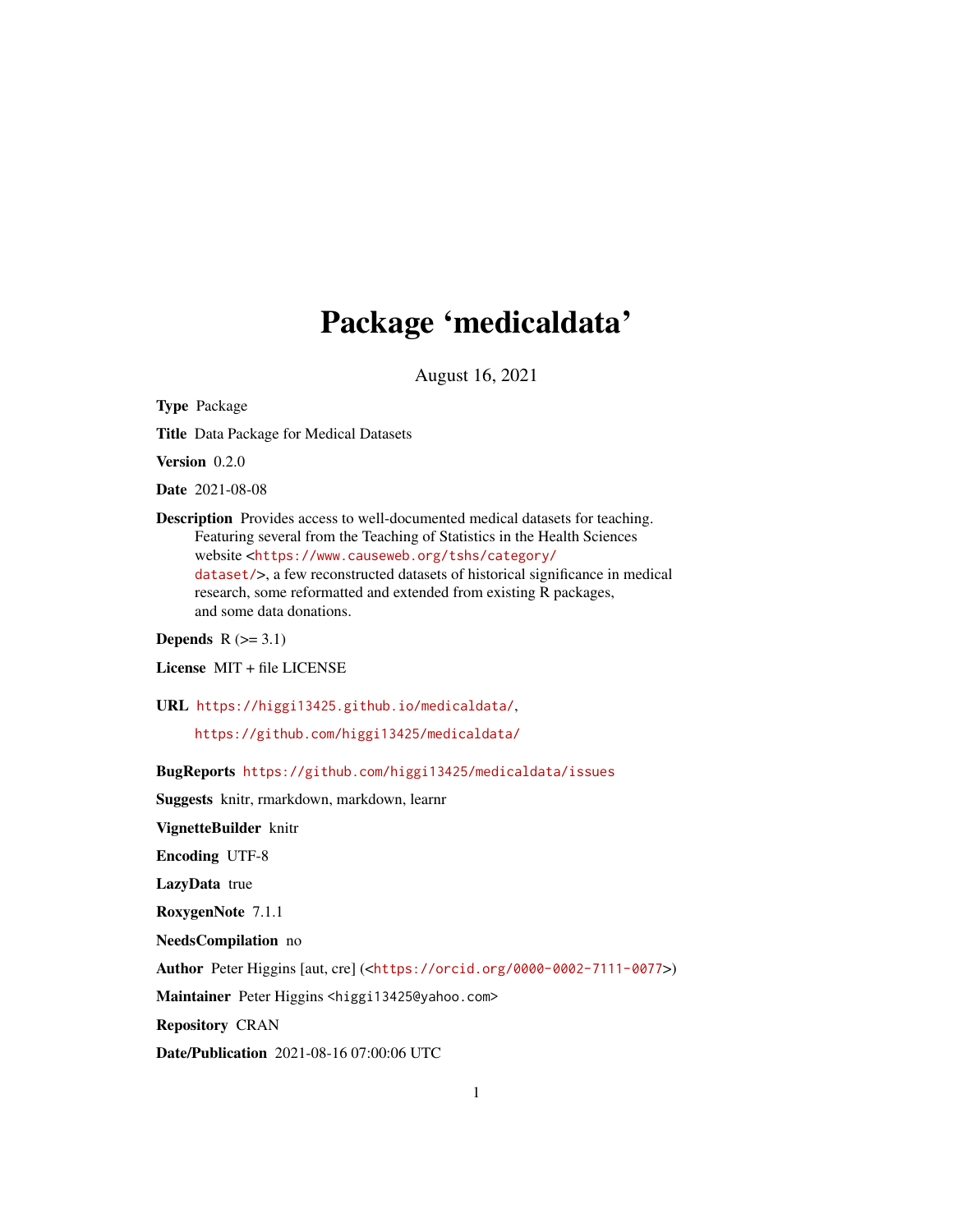### <span id="page-1-0"></span>R topics documented:

| Index | 36 |
|-------|----|
|       |    |
|       |    |
|       |    |
|       |    |
|       |    |
|       |    |
|       |    |
|       |    |
|       |    |
|       |    |
|       |    |
|       |    |
|       |    |
|       |    |
|       |    |

blood\_storage *Retrospective Cohort Study of the Effects of Blood Storage on Prostate Cancer*

#### Description

This data set contains data on 316 men who had undergone radical prostatectomy and received transfusion during or within 30 days of the surgical procedure and had available prostate serum antigen (PSA) follow-up data. The main exposure of interest was RBC storage duration group. A number of demographic, baseline and prognostic factors were also collected. The outcome was time to biochemical (PSA) cancer recurrence. The dataset is cleaned and complete. There are no outliers or data problems (more details after variable information).

#### Usage

blood\_storage

#### Format

A data frame with 316 observations and 20 variables

RBC.Age.Group NA, numeric, range: 1.00- 3 Median.RBC.Age NA, numeric, range:10.00- 25 Age NA, numeric, range:38.40- 79 AA NA, numeric, range: 0.00- 1 FamHx NA, numeric, range: 0.00- 1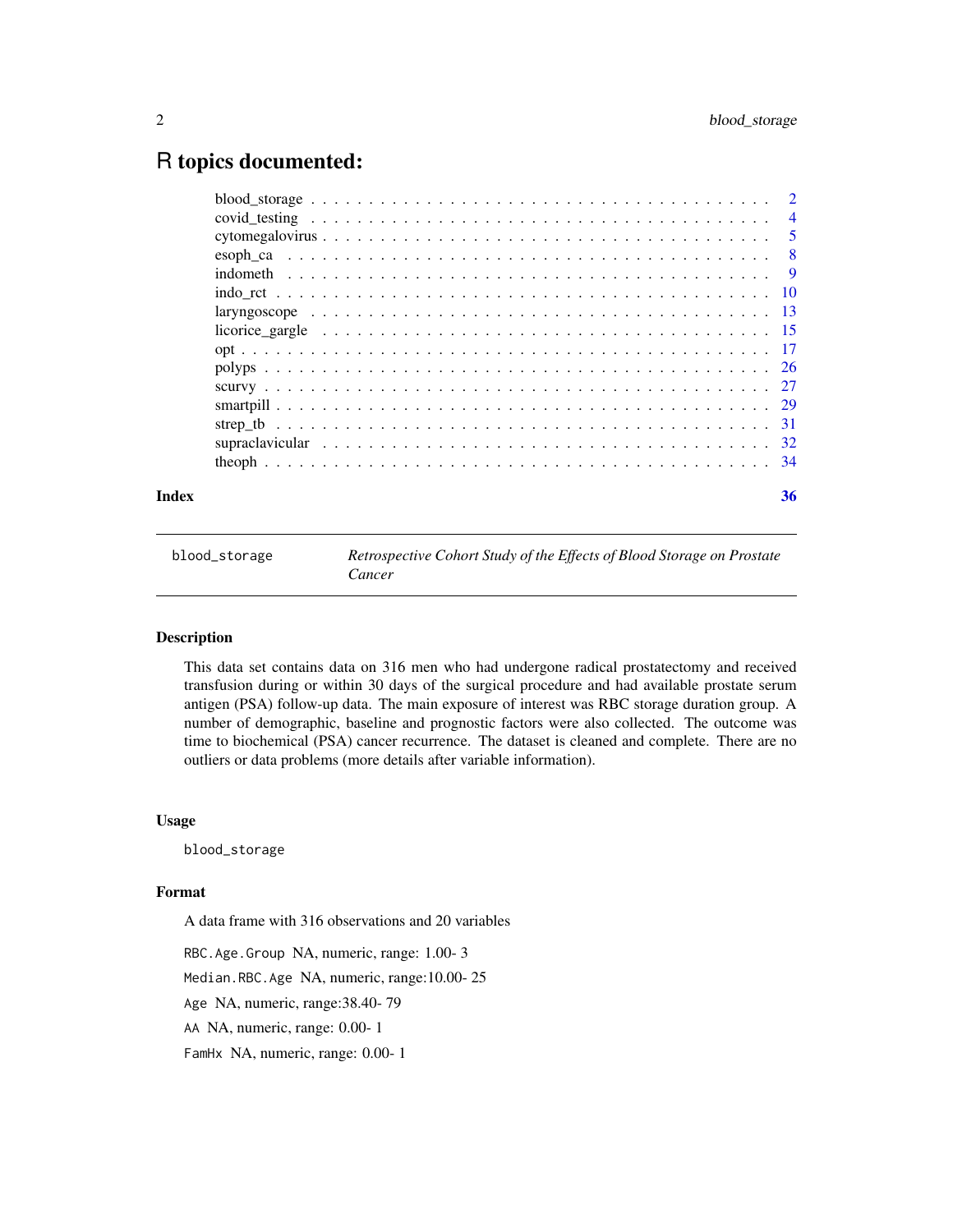#### blood\_storage 3

PVol NA, numeric, range:19.40-274 TVol NA, numeric, range: 1.00- 3 T.Stage NA, numeric, range: 1.00- 2 bGS NA, numeric, range: 1.00- 3 BN+ NA, numeric, range: 0.00- 1 OrganConfined NA, numeric, range: 0.00- 1 PreopPSA NA, numeric, range: 1.30- 40 PreopTherapy NA, numeric, range: 0.00- 1 Units NA, numeric, range: 1.00- 19 sGS NA, numeric, range: 1.00- 4 AnyAdjTherapy NA, numeric, range: 0.00- 1 AdjRadTherapy NA, numeric, range: 0.00- 1 Recurrence NA, numeric, range: 0.00- 1 Censor NA, numeric, range: 0.00- 1 TimeToRecurrence NA, numeric, range: 0.27-104

### Details

#### Background:

Prostate cancer is the most common malignant neoplasm in men, and radical prostatectomy is among the primary therapies for localized prostate cancer. The biochemical recurrence-free survival rate 5 years after prostatectomy ranges from 70% to 90%. Improvements in the surgical technique have decreased the amount of intraoperative blood loss occurring during radical prostatectomy; however, substantial numbers of patients still require perioperative blood transfusions. Blood transfusions are associated with adverse reactions, including postoperative infections and transfusion-related immune perturbations. Allogeneic leukocytes present in the transfused blood are thought to suppress host cellular immune responses. Furthermore, the immunodepressant effect is secondary to an imbalance of accumulated cytokines and proinflammatory mediators in the transfused blood against decreased production of lymphocyte stimulating cell-mediated cytokines, such as interleukin 2 and increased release of immunosuppressive prostaglandins in the patient undergoing transfusion.

In cancer patients, perioperative blood transfusion has long been suspected of reducing long-term survival, but available evidence is inconsistent. It is also unclear which components of transfused blood underlie the cancer-promoting effects reported by some studies. An important factor associated with the deleterious effects of blood transfusion is the storage age of the transfused blood units. It is suspected that cancer recurrence may be worsened after the transfusion of older blood.

#### Study Objective:

This study evaluated the association between red blood cells (RBC) storage duration and biochemical prostate cancer recurrence after radical prostatectomy. Specifically, tested was the hypothesis that perioperative transfusion of allogeneic RBCs stored for a prolonged period is associated with earlier biochemical recurrence of prostate cancer after prostatectomy.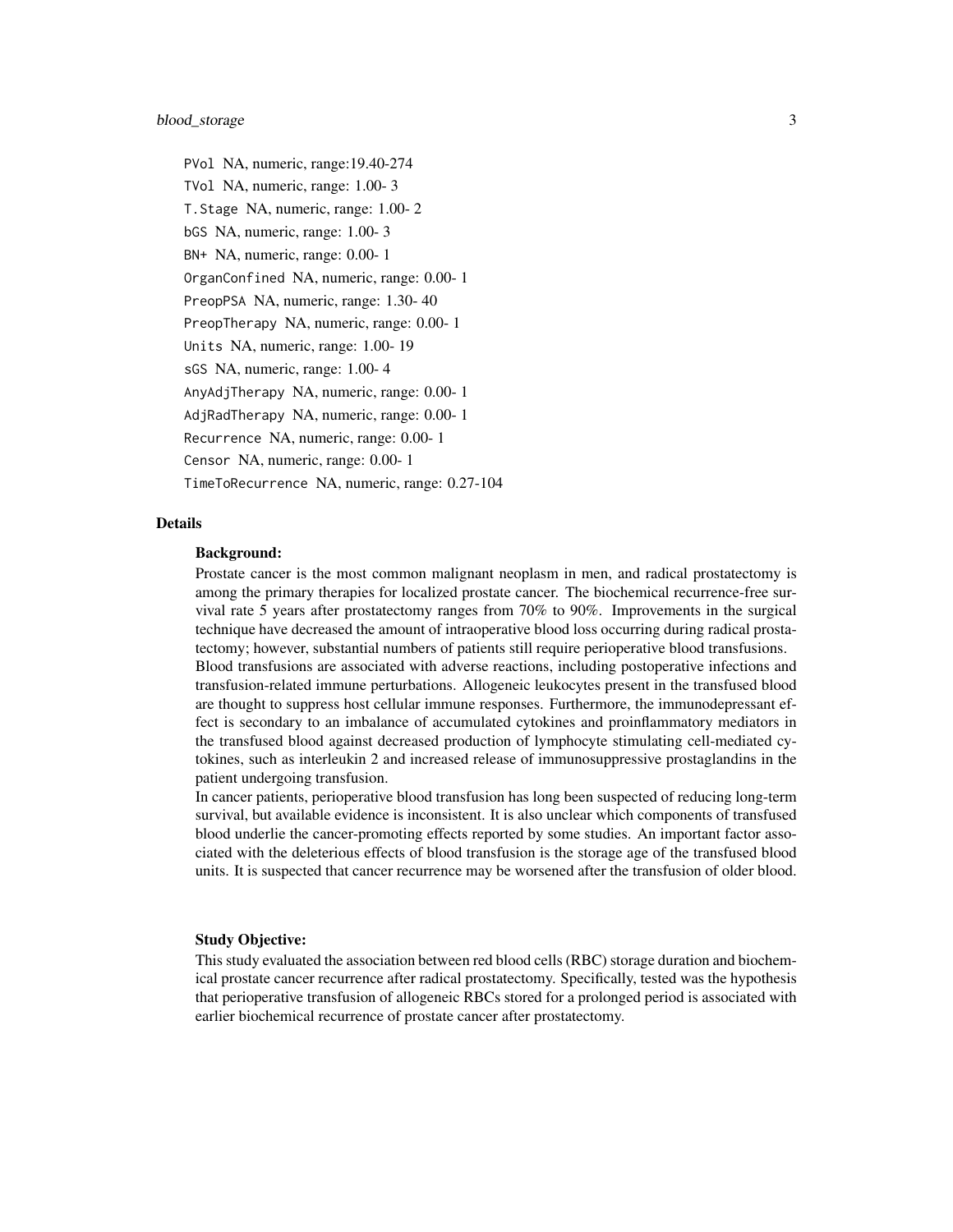#### <span id="page-3-0"></span>Subjects and Variables:

Patients were assigned to 1 of 3 RBC age exposure groups on the basis of the terciles (ie, the 33rd and 66th percentiles) of the overall distribution of RBC storage duration if all their transfused units could be loosely characterized as of 'younger,' 'middle,' or 'older' age. Although this approach resulted in the removal of certain patients with wide RBC age distributions, it has the advantage of defining an essentially random and clearly separable exposure.

Prostate-specific antigen (PSA) was used as a biochemical marker of prostate cancer recurrence after prostatectomy. A PSA value of at least 0.4 ng/mL (to convert to microg/L, multiply by 1.0) followed by another increase was considered biochemical cancer recurrence.

The initial population consisted of 865 men who had undergone radical prostatectomy and received transfusion during or within 30 days of the surgical procedure at Cleveland Clinic and had available PSA follow-up data. Of these patients, 110 were excluded from the analysis because they received a combination of allogeneic and autologous blood products. Of the remaining 755 patients, 405 (54%) received solely allogeneic and 350 patients (46%) received solely autologous RBC units. Of the 405 patients who received allogeneic RBC transfusion, 89 were excluded because their transfused RBC age distribution included more than one of the terciles. Thus, this dataset consists of the 316 patients who received solely allogeneic blood products and could be classified into an RBC age exposure group.

#### Source

Cata et al. 'Blood Storage Duration and Biochemical Recurrence of Cancer after Radical Prostatectomy'. Mayo Clin Proc 2011; 86(2): 120-127.

| covid_testing | Deidentified Results of COVID-19 testing at the Children's Hospital of |
|---------------|------------------------------------------------------------------------|
|               | Pennsylvania (CHOP) in 2020                                            |

#### Description

A dataset containing details of SARS-CoV-2 testing in 2020 at CHOP

#### Usage

covid\_testing

#### Format

A data frame with 15524 observations and 17 variables

subject id id number for each subject; type: numeric

fake\_first\_name an auto-generated fake first name; type: character

fake\_last\_name an auto-generated fake last name; character

gender anonymized Gender, levels: female, male; type: character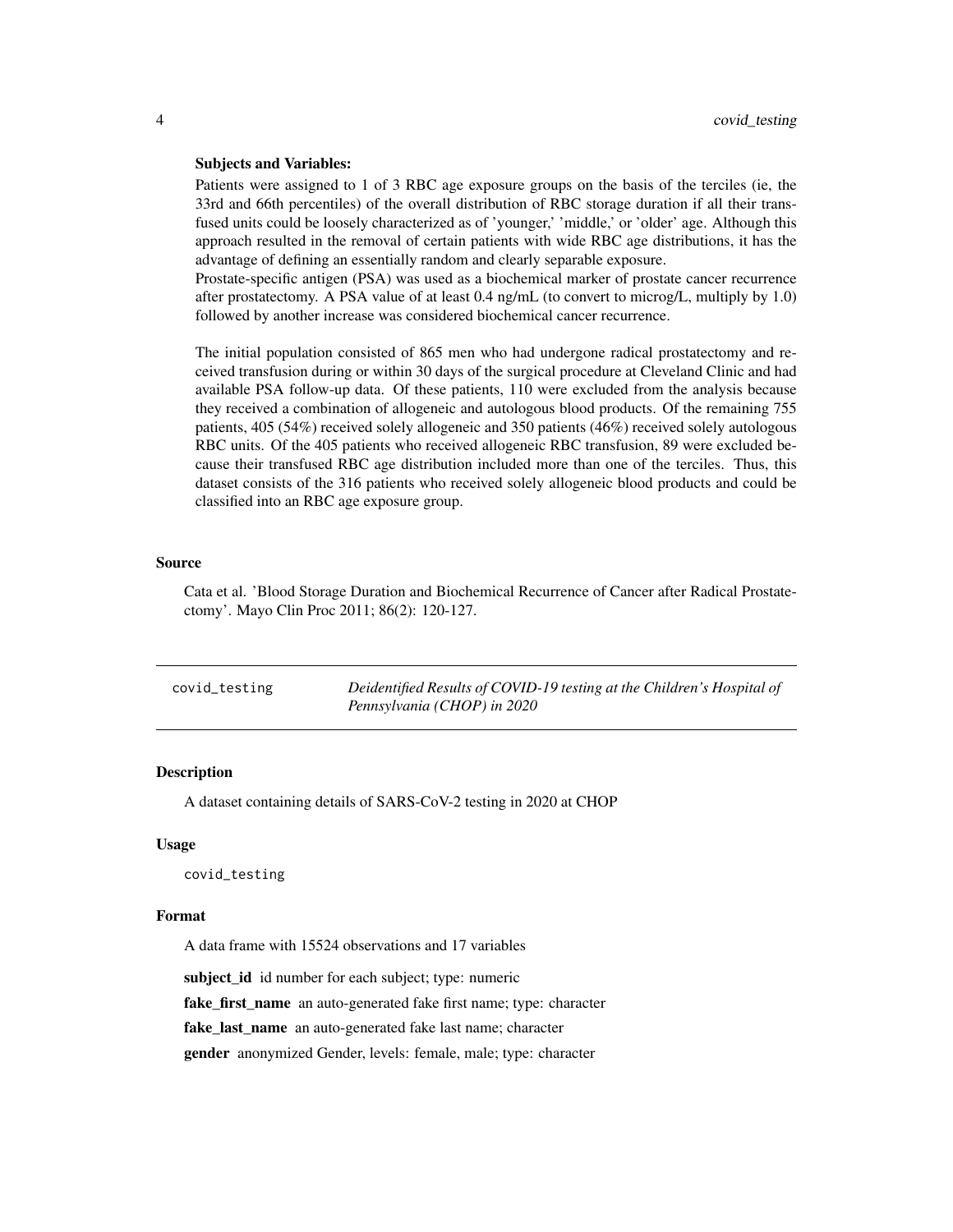<span id="page-4-0"></span>pan\_day day after start of pandemic; type: numeric

- test id test that was performed, levels: covid, xcvd1; type: character
- clinic name Clinic or ward where the specimen was collected, 88 levels; type: character
- result result of test, levels: positive, negative, invalid; type: character
- demo\_group patient group, levels: patient, misc\_adult, client, other adult, unidentified; type: character
- age Age of subject at time of specimen collection (Anonymized), units = years; type: numeric
- drive\_thru\_ind Whether the specimen was collected via a drive-thru site, levels: 1: Collected at drive-thru site; 0: Not collected at drive-thru site; type: numeric
- ct result Cycle at which threshold reached during PCR, range: 14.05-45; type: numeric
- orderset Whether an order set was used for test order, levels: 1: Collected via orderset; 0: Not collected via orderset; numeric
- **payor** group Payor associated with order, levels: commercial, government, unassigned, medical assistance, self pay, charity care, other; type: character
- patient\_class Disposition of subject at time of collection, levels: inpatient, emergency, observation, recurring outpatient, outpatient, not applicable, day surgery, admit after surgery-obs, admit after surgery-ip; type: character
- col\_rec\_tat Time elapsed between collect time and receive time, range: 0 61370.2, units = hours; type: numeric
- rec ver tat Time elapsed between receive time and verification time, range:  $-18.6 218.2$ , units  $=$ hours; type: numeric ...

#### Details

Data on testing for SARS-CoV2 from days 4-107 of the COVID pandemic in 2020. CHOP is a pediatric hospital in Philadelphia, Pennsylvania, USA. These data have been anonymized, timeshifted, and permuted.

#### Source

This data set is from Amrom E. Obstfeld, who de-identified data on COVID-19 testing during 2020 at CHOP (Children's Hospital of Pennsylvania). This data set contains data concerning testing for SARS-CoV2 via PCR as well as associated metadata. These data have been anonymized, timeshifted, and permuted.

cytomegalovirus *Retrospective Cohort Study of the Effects of Donor KIR genotype on the reactivation of cytomegalovirus (CMV) after myeloablative allogeneic hematopoietic stem cell transplant.*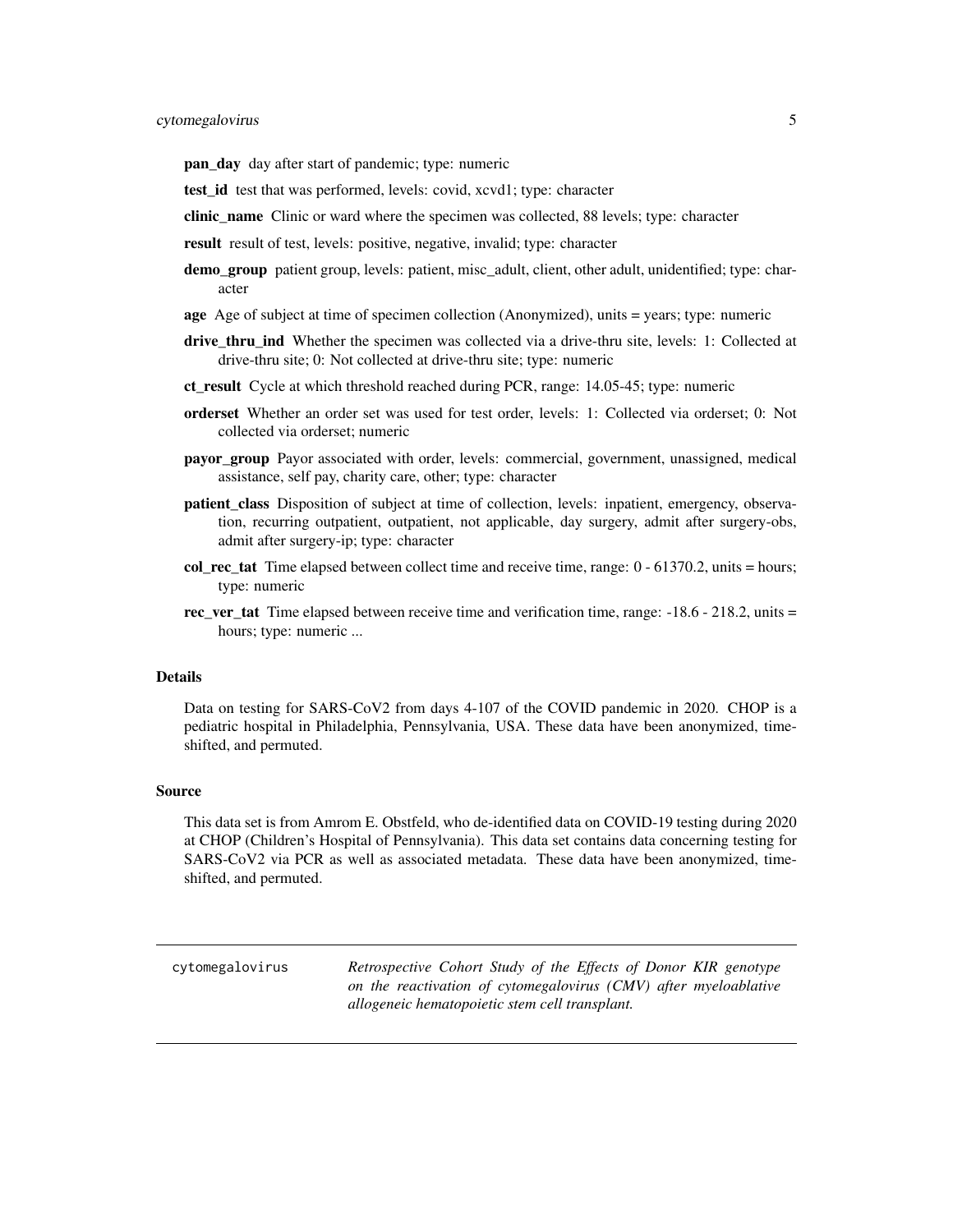#### Description

This data set contains 64 consecutive patients who underwent T-cell replete, matched sibling donor reduced-intensity conditioning allogeneic hematopoietic stem cell transplant. The primary risk factor of interest was the number of activating killer immunoglobulin-like receptors (aKIRs: 1-4 vs. 5-6). (more details after variable information).

#### Usage

cytomegalovirus

#### Format

A data frame with 64 observations and 26 variables

ID Patient ID, numeric, range: 1-64

age Recipient age at transplant, numeric, range: 29-67

sex Recipient sex, numeric, range: 0 (male) - 1(female)

race Recipient race, numeric, range: 0 (white) - 1 (african-american)

diagnosis type: character, levels: 13

- diagnosis.type Category of cancer diagnosis, numeric, range: 0 (myeloid) 1 (lymphoid)
- time.to.transplant Time from cancer diagnosis to transplant (months), numeric, range: 1.84- 173.8
- prior. radiation Prior radiation therapy, numeric, range:  $0$  (no) 1 (yes)
- prior.chemo Number of prior chemotherapy regimens, numeric, range: 0-8
- prior.transplant Prior stem cell transplant, numeric, range: 0 (no) 1 (yes)
- recipient.cmv Recipient cytomegalovirus seropositive status, numeric, range: 0 (negative) 1 (positive)
- donor.cmv Donor cytomegalovirus seropositive status, numeric, range: 0 (negative) 1 (positive)
- donor.sex Donor sex, numeric, range: 0 (female) 1 (male)
- TNC.dose Total nucleated cell dose (x 10^8/kg), numeric, range: 2.06- 21.0
- CD34.dose Total CD34+ (stem) cell dose (x 10^8/kg), numeric, range: 2.04- 12.5
- CD3.dose Total CD3+ (T) cell dose (x 10^8/kg), numeric, range: 1.08- 8.2
- CD8.dose Total CD8+ cell dose  $(x 10^8/kg)$ , numeric, range: 0.16- 3.2
- TBI.dose Total body irradiation dosage (centiGrays), numeric, range:200.00-400.0
- C1/C2 HLA-Cw group, numeric, range: 0 (heterozygous) 1 (homozygous)
- aKIRs Number of donor activating killer immunoglobulin-like receptors (hypothesized Predictor), numeric, range: 1.00- 6.0
- cmv cytomegalovirus reactivation posttransplant (hypothesized Outcome), numeric, range: 0 (No) - 1 (Yes)
- time.to.cmv Time to cytomegalovirus reactivation (months), numeric, range: 0.43- 84.5

agvhd Acute level 2-4 graft versus host disease, numeric, range: 0 (no) - 1 (yes)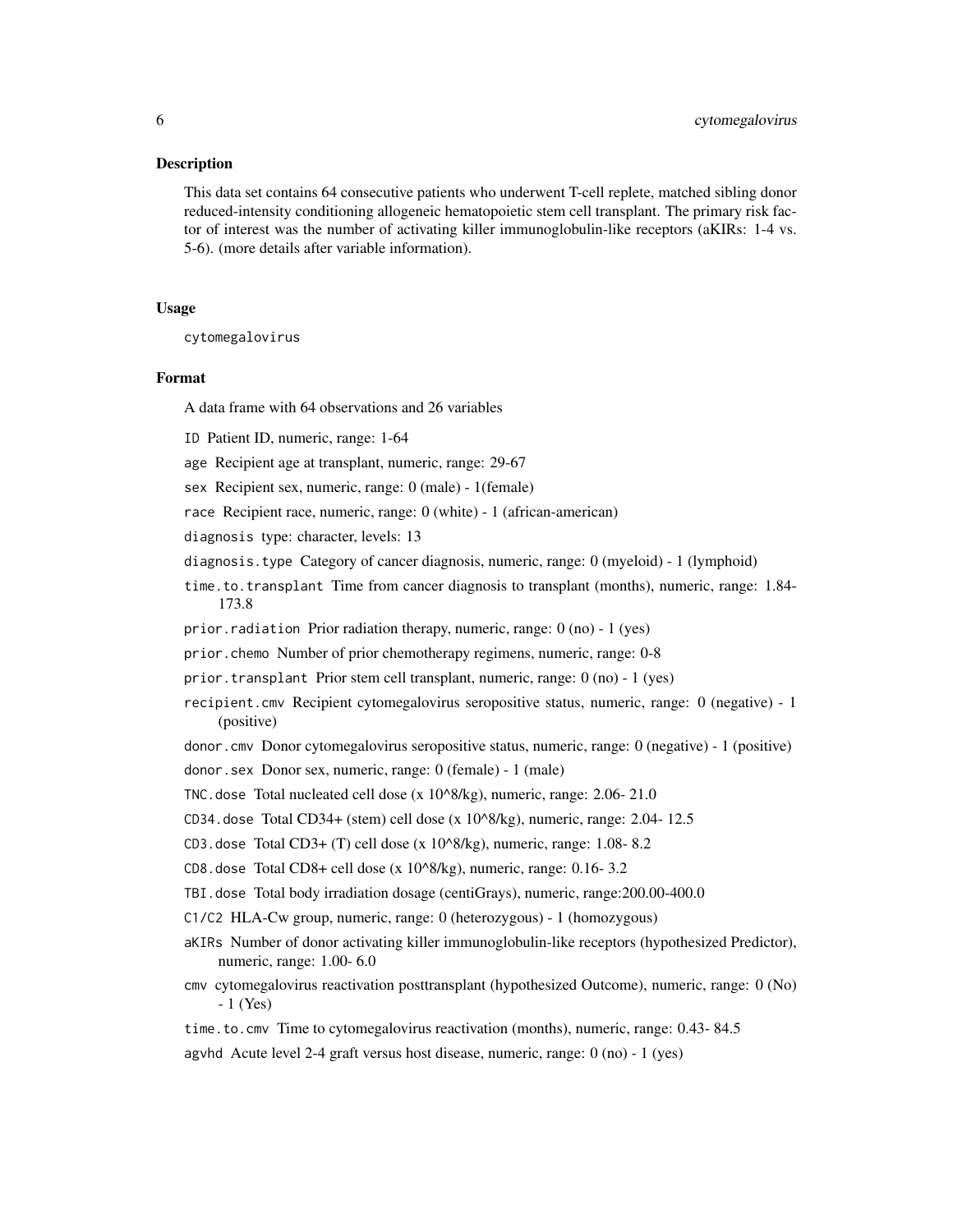time.to.agvhd Time to acute level 2-4 graft versus host disease (months), numeric, range: 0.66- 85.2

cgvhd Chronic graft versus host disease, numeric, range: 0 (no) - 1 (yes)

time.to.cgvhd Time to chronic graft versus host disease (months), numeric, range: 0.82- 65.1

#### Details

A number of demographic, baseline and transplant characteristics were also collected. The primary outcome is presence of and time to cytomegalovirus reactivation. The dataset is cleaned and relatively complete. There are no outliers or data problems.

#### Background

#### :

Hematopoietic stem cell transplantation (HSCT) is the transplantation of multipotent hematopoietic stem cells, from bone marrow, peripheral blood, or umbilical cord blood. It is a medical procedure most often performed for patients with certain cancers of the blood or bone marrow, such as multiple myeloma or leukemia. Allogeneic HSCT involves two people: the (healthy) donor and the (patient) recipient. Allogeneic HSC donors must have a tissue (HLA) type that matches the recipient.

In myeloablative allogeneic HSCT, chemotherapy or irradiation is given immediately prior to a transplant (the conditioning regimen) with the purpose of eradicating the patient's disease prior to the infusion of HSC and to suppress immune reactions. The bone marrow can be ablated (destroyed) with dose- levels that cause minimal injury to other tissues. For many patients who are at high risk for transplant-related mortality with myeloablative allogeneic HSCT, reduced- intensity conditioning allogeneic hematopoietic stem cell transplant has proven effective. Although the reduced-intensity conditioning allogeneic HSCT may avoid many of the organ toxicities associated with myeloablative conditioning, the risk for developing graft-versus-host disease and infection including cytomegalovirus remains significant.

Cytomegalovirus (CMV) is a common virus that can infect almost anyone. Once infected, your body retains the virus for life. Most people don't know they have CMV because it rarely causes problems in healthy people. But if pregnant or having a weakened immune system, CMV is cause for concern. For people with compromised immunity, such as after allogeneic HSCT, CMV infection can be fatal. Natural killer (NK) and T cells provide protection against CMV reactivation. The reactivity of NK cells and some T-cell subsets are regulated by the interaction of killer immunoglobulin-like receptors (KIRs) with target cell HLA class 1 molecules. The donor activating KIR genotype has been implicated as a contributing factor for CMV reactivation after myeloablative allogeneic HSCT.

#### Study Objective:

This study investigates whether donor KIR genotype influences reactivation of CMV after T-cell replete, matched sibling donor reduced-intensity conditioning allogeneic HSCT.

Subjects and Variables: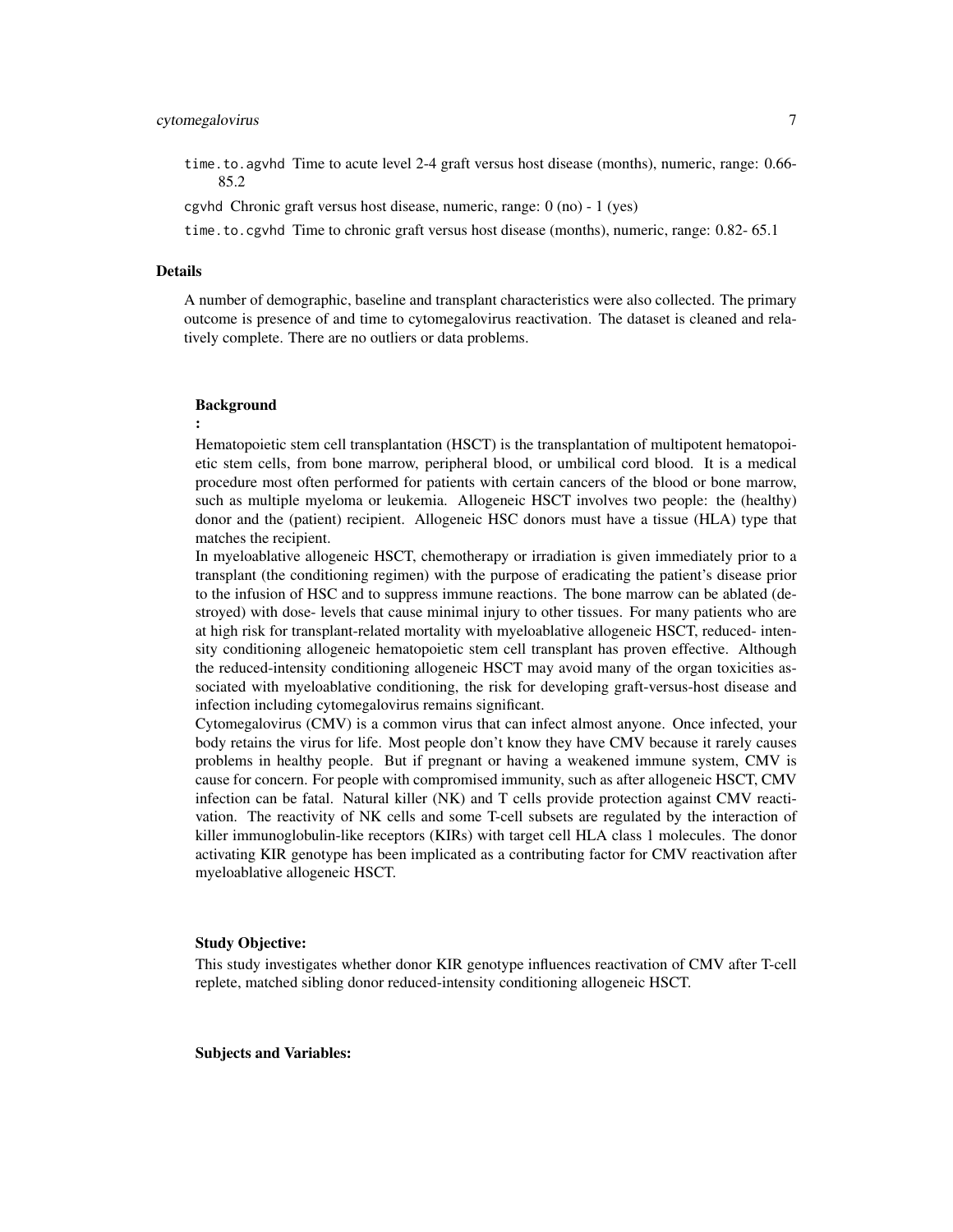<span id="page-7-0"></span>The study included 64 consecutive patients who underwent T-cell replete, matched sibling donor reduced-intensity conditioning allogeneic hematopoietic stem cell transplant between January 16, 2000 and April 24, 2007 at the Cleveland Clinic. Human leucocyte antigen (HLA) typing on donors and recipients was performed to allow assessment of killer immunoglobulin-like receptor ligands (KIRs). To allow for comparison with previous studies, donors were categorized as having 1-4 or 5-6 activating killer immunoglobulin-like receptor genes (aKIRs).

CMV reactivation was defined as any detection of cytomegalovirus DNA in the blood; the lower detection limit for this assay was 600 copies/mL.

The initial population consisted of 865 men who had undergone radical prostatectomy and received transfusion during or within 30 days of the surgical procedure at Cleveland Clinic and had available PSA follow-up data. Of these patients, 110 were excluded from the analysis because they received a combination of allogeneic and autologous blood products. Of the remaining 755 patients, 405 (54%) received solely allogeneic and 350 patients (46%) received solely autologous RBC units. Of the 405 patients who received allogeneic RBC transfusion, 89 were excluded because their transfused RBC age distribution included more than one of the terciles. Thus, this dataset consists of the 316 patients who received solely allogeneic blood products and could be classified into an RBC age exposure group.

#### Source

Sobecks et al. 'Cytomegalovirus Reactivation After Matched Sibling Donor Reduced-Intensity Conditioning Allogeneic Hematopoietic Stem Cell Transplant Correlates With Donor Killer Immunoglobulinlike Receptor Genotype'. Exp Clin Transplant 2011; 1: 7-13.

esoph\_ca *esoph\_ca: Esophageal Cancer dataset*

#### Description

Data from a case-control study of esophageal cancer in Ille-et-Vilaine, France, evaluating the effects of smoking and alcohol on the incidence of esophageal cancer. Smoking and alcohol are associated risk factors for squamous cell cancer of the esophagus, rather than adenocarcinoma of the esophagus, which is associated with obesity and esophageal reflux (more details available below the variable definitions).

#### Usage

esoph\_ca

### Format

A data frame with 88 rows and 5 variables, with 200 cases and 975 controls.

agegp 6 levels of age: "25-34", "35-44", "45-54", "55-64", "65-74", "75+"; type: ordinal factor alcgp 4 levels of alcohol consumption: "0-39g/day", "40-79", "80-119", "120+"; type: ordinal factor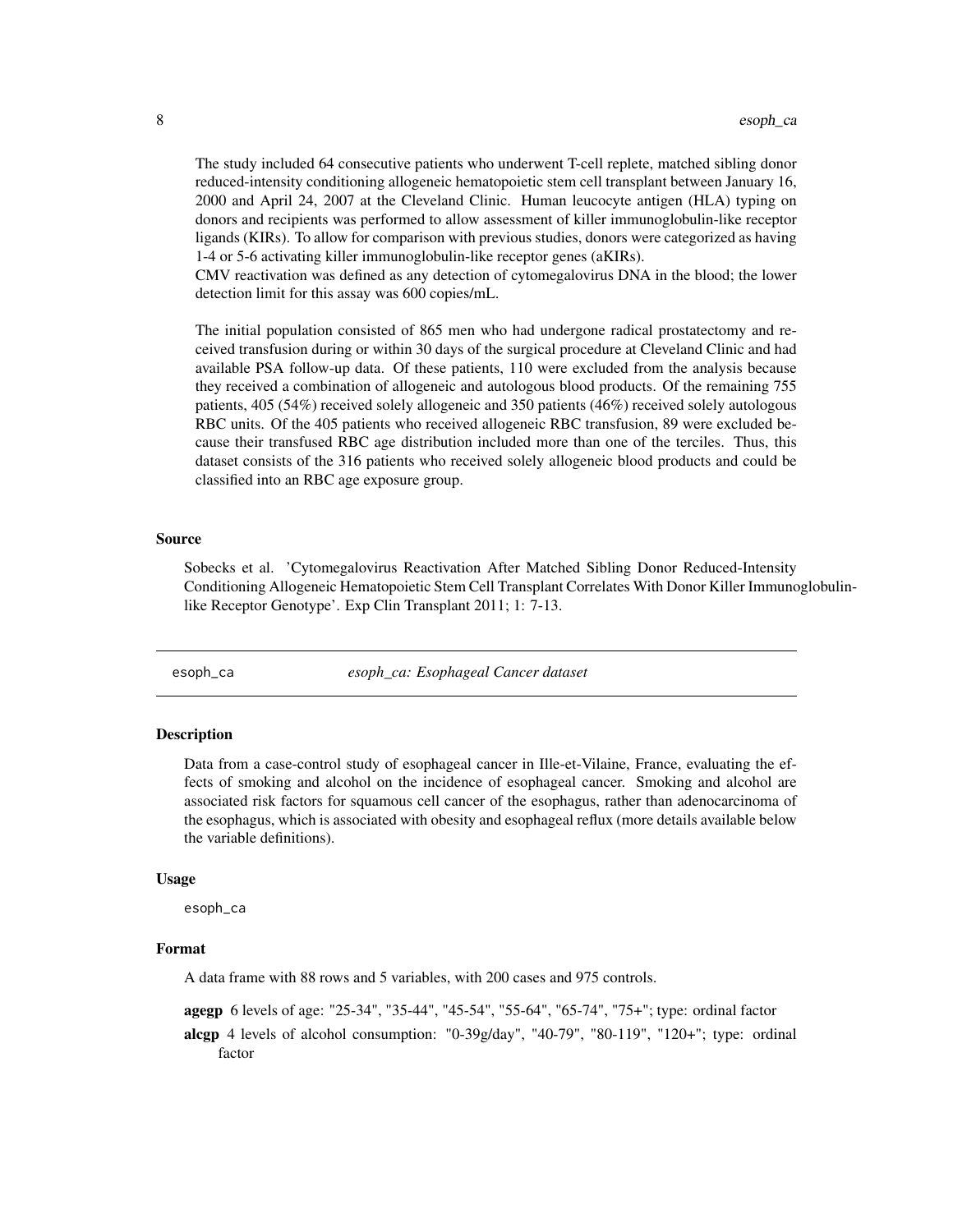#### <span id="page-8-0"></span>indometh 9

tobgp 4 levels of tobacco consumption: "0-9g/day", "10-19", '20-29", "30+"; type: ordinal factor ncases Number of cases; type: integer

ncontrols Number of controls; type: integer

#### Details

An original base R dataset, though of somewhat unclear origin. The statistical textbook source is clear, though it is not clear which of the original epidemiological papers on esophageal cancer in Ille-et-Vilaine is referred to by this dataset. The original authors of the medical study were not credited in the base R dataset. There are several possible papers in PubMed, none of which quite match up with this dataset. This could be from Tuyns, AJ, et al., Bull Cancer, 1977;64(1):45-60, but this paper reports 778 controls, rather than the 975 found here. A 1975 paper from the same group reported 718 cases (Int J Epidemiol, 1975 Mar;4(1):55-9. doi: 10.1093/ije/4.1.55.). There is also another possible source - a 1975 paper from the same group, *Usefulness of population controls in retrospective studies of alcohol consumption. Experience from a case–control study of esophageal cancer in Ille-et-Vilaine, France*, Journal of Studies on Alcohol, 39(1): 175-182 (1978), which is behind a publisher paywall.

#### Source

Breslow, N. E. and Day, N. E. (1980) Statistical Methods in Cancer Research. Volume 1: The Analysis of Case-Control Studies. IARC Lyon / Oxford University Press. Originally in base R datasets.

indometh *Cohort Study of the Pharmacokinetics of Intravenous Indomethacin*

#### **Description**

Results of a Cohort Study of the Pharmacokinetics of Intravenous Indomethacin, with plasma concentrations over time (more details available below the variable definitions).

#### Usage

indometh

#### Format

A data frame with 66 observations and 3 variables

Subject subject id number for each participant; type: character

time Time from initial dose in hours; type: double

conc Concentration of indomethacin in the plasma in micrograms per milliliter' type: double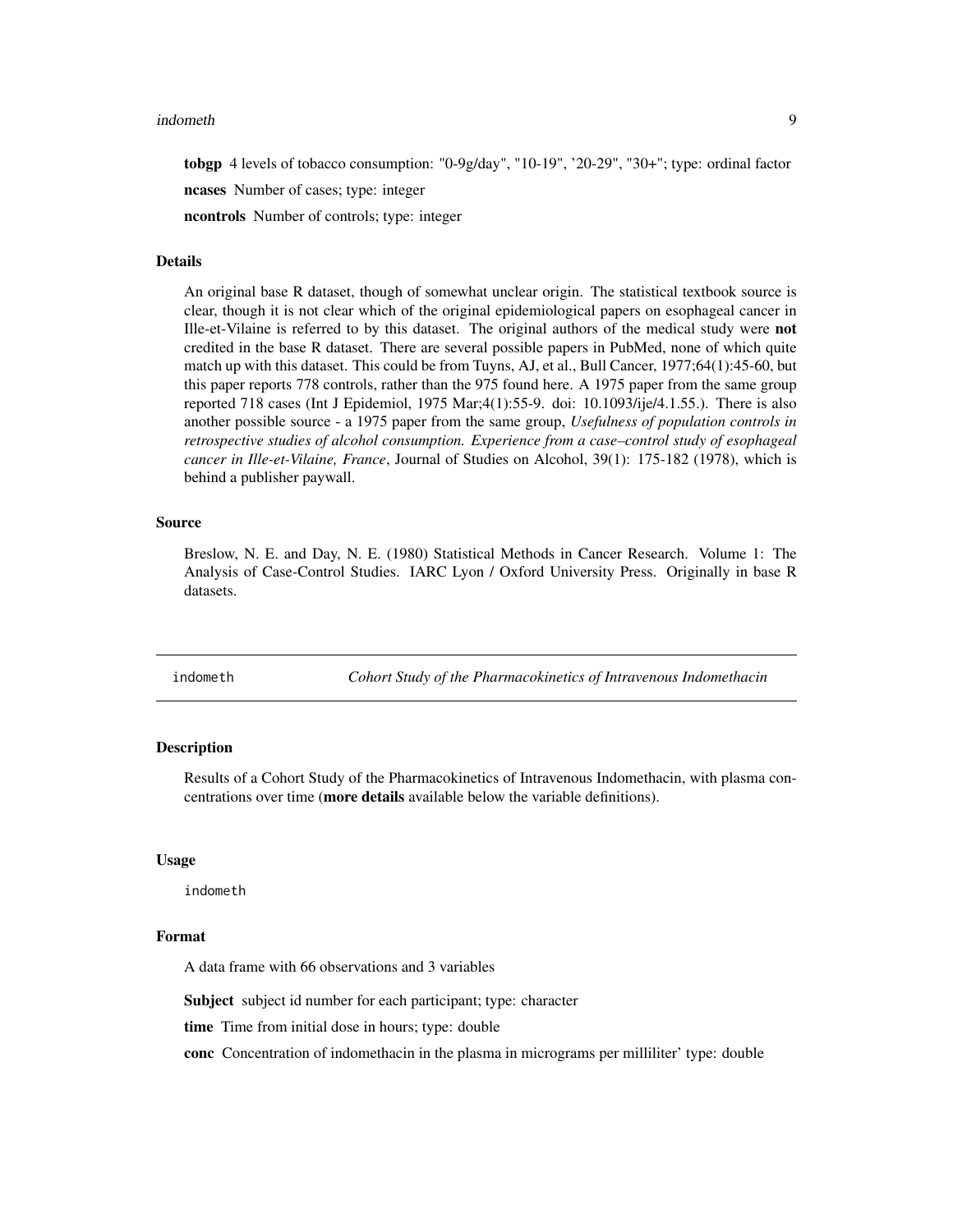<span id="page-9-0"></span>This data set contains data on 6 healthy volunteer subjects who participated in a pharmacokinetic study of intravenous indomethacin. Indomethacin is an anti-inflammatory and pain-relieving nonsteroidal medication. It can be administered by the intravenous, oral, or rectal suppository routes. Some of the indomethacin is excreted in the bile and reabsorbed by the intestine. This phenomenon, called enterohepatic circulation, keeps the drug around longer than would be expected otherwise. Each subject in Study 1 (intravenous route) received a single 50 mg dose of radioactively labeled indomethacin (^14^-carbon-labeled, with each dose containing 25 microCuries of radioactivity).

Subjects received a standard meal (one 8-oz can of Metrecal, 8 oz of whole milk, and one mediumsize apple) 30 rain prior to medication and 8 oz of water every 2 hr throughout the waking hours to ensure adequate urine output.

Blood samples were taken at frequent intervals over the first 8 hours after dosing, and the quantity of indomethacin in the plasma (as well as stool and urine) at each time point was measured in micrograms per milliliter. This data set only contains the plasma measurements from Table 1 on page 258 of the manuscript. While this paper was published in 1976 (post-Tuskegee reveal), there is no mention of ethics review, IRB review, or consent of the healthy volunteers.

The abstract from the original manuscript:

There are no discernible quantitative differences in the biotransformation and the excretion of indomethacin following oral, rectal, and intravenous administration of indomethacin-2-^14^C. Approximately 50% (range  $24-115%$  for  $n = 6$ ) of an intravenous dose undergoes enterohepatic circulation. Thus the bioavailability of indomethacin to the systemic circulation may exceed the administered dose. Relative to the intravenous dose, indomethacin is 80 and 100% bioavailable from suppositories and capsules, respectively. Absorption and/or reabsorption appears to be more rapid and uniform by the rectal route. Recognition of the attributes of biliary recycling also helps to explain the observed variability in apparent plasma half-life, while their neglect requires alternative explanations for anomalies between the disappearance rate from plasma and the corresponding appearance rate in urine.

#### Source

Kwan, Breault, Umbenhauer, McMahon and Duggan (1976) Kinetics of Indomethacin absorption, elimination, and enterohepatic circulation in man. Pharmacokinetics and Biopharmaceutics. 1976 Jun;4(3):255-80. doi: 10.1007/BF01063617.

indo\_rct *RCT of Indomethacin for Prevention of Post-ERCP Pancreatitis*

#### **Description**

Results of a randomized, placebo-controlled, prospective 2-arm trial of rectal indomethacin (100 mg) vs. placebo prevent post-ERCP pancreatitis in 602 participants, as reported by Elmunzer, Higgins, et al. in 2012 in the New England Journal of Medicine (more details available below the variable definitions).

#### Usage

indo\_rct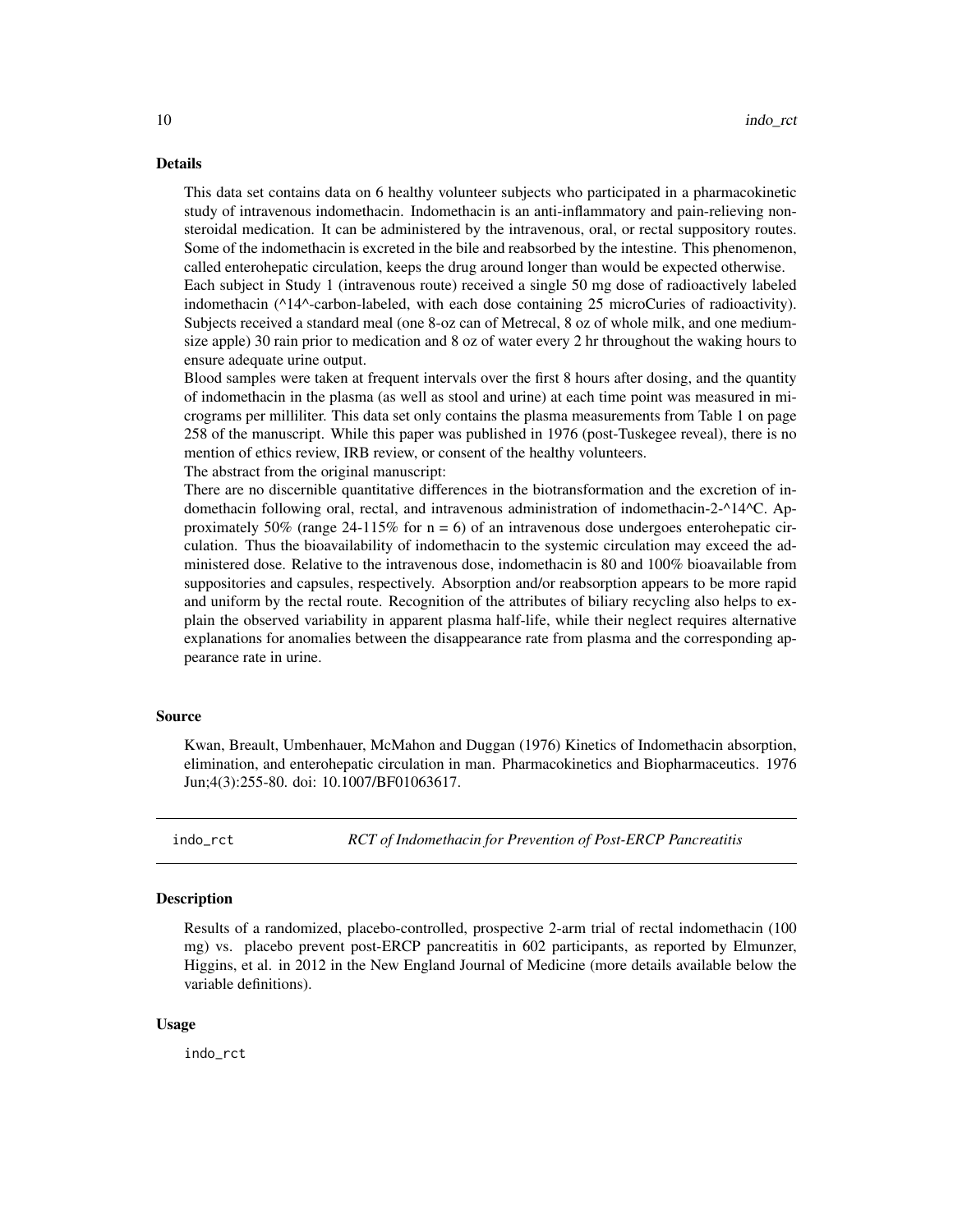#### indo\_rct 11

#### Format

A data frame with 602 observations and 33 variables

- id subject id, first integer indicates center, integer, range:1001-4003
- site study site (center), factor,  $1 =$  University of Michigan,  $2 =$  Indiana University,  $3 =$  University of Kentucky,  $4 = \text{Case Western}$
- age age in years, numeric, range: 19-90
- risk risk score, numeric, range: 1-5.5
- gender male or female, factor, levels: 1\_female, 2\_male
- sod sphincter of oddi dysfunction was present, a risk factor favoring post-ERCP pancreatitis, factor, levels: 0\_no, 1\_yes
- pep previous post-ERCP pancreatitis (PEP), a risk factor for future PEP, factor, levels: 0\_no, 1\_yes
- recpanc Recurrent Pancreatitis, a risk factor for future PEP, factor, levels: 0\_no, 1\_yes
- **psphinc** a Pancreatic Sphincterotomy was performed, a risk factor for PEP, factor, levels: 0 no, 1\_yes
- precut a sphincter pre-cut was needed to enter the papilla, a risk factor for PEP, factor, levels:  $0$ <sub>no</sub>,  $1$ <sub>yes</sub>
- difcan Cannulation of the papilla was difficult, a risk factor for PEP, factor, levels: 0\_no, 1\_yes
- pneudil Pneumatic dilation of the papilla was performed, a risk factor for PEP, factor, levels: 0\_no, 1\_yes
- amp An Ampullectomy was performed for dysplasia or cancer, which could be a risk factor for PEP, factor, levels: 0\_no, 1\_yes
- **paninj** Contrast was injected into the pancreas during the procedure, a risk factor for PEP, factor, levels: 0\_no, 1\_yes
- acinar The pancreas appeared to have acinarization on imaging, which could be a risk factor for PEP, factor, levels: 0\_no, 1\_yes
- brush Brushings were taken from the pancreatic duct, a possible risk factor favoring post-ERCP pancreatitis. factor, levels: 0\_no, 1\_yes
- asa81 Aspirin was used at a dose of 81 mg per day, which may increase the risk of bleeding. factor, levels: 0\_no, 1\_yes
- asa325 Aspirin was used at a dose of 325 mg per day, which may increase the risk of bleeding. factor, levels: 0\_no, 1\_yes
- asa Aspirin was used (at a dose of 325 mg per day(at any dose), which may increase the risk of bleeding. factor, levels: 0\_no, 1\_yes
- prophystent A pancreatic duct stent was placed at the end of the procedure per the judgement of the endoscopist (more often in high-risk cases), a potential protective effect against PEP, factor, levels: 0\_no, 1\_yes
- therastent A pancreatic duct stent was placed in order to treat a clinically significant narrowing of the pancreatic duct, a potential protective effect against PEP, factor, levels: 0\_no, 1\_yes
- pdstent A pancreatic duct stent was placed at the end of the procedure for any reason, a potential protective effect against PEP, factor, levels: 0\_no, 1\_yes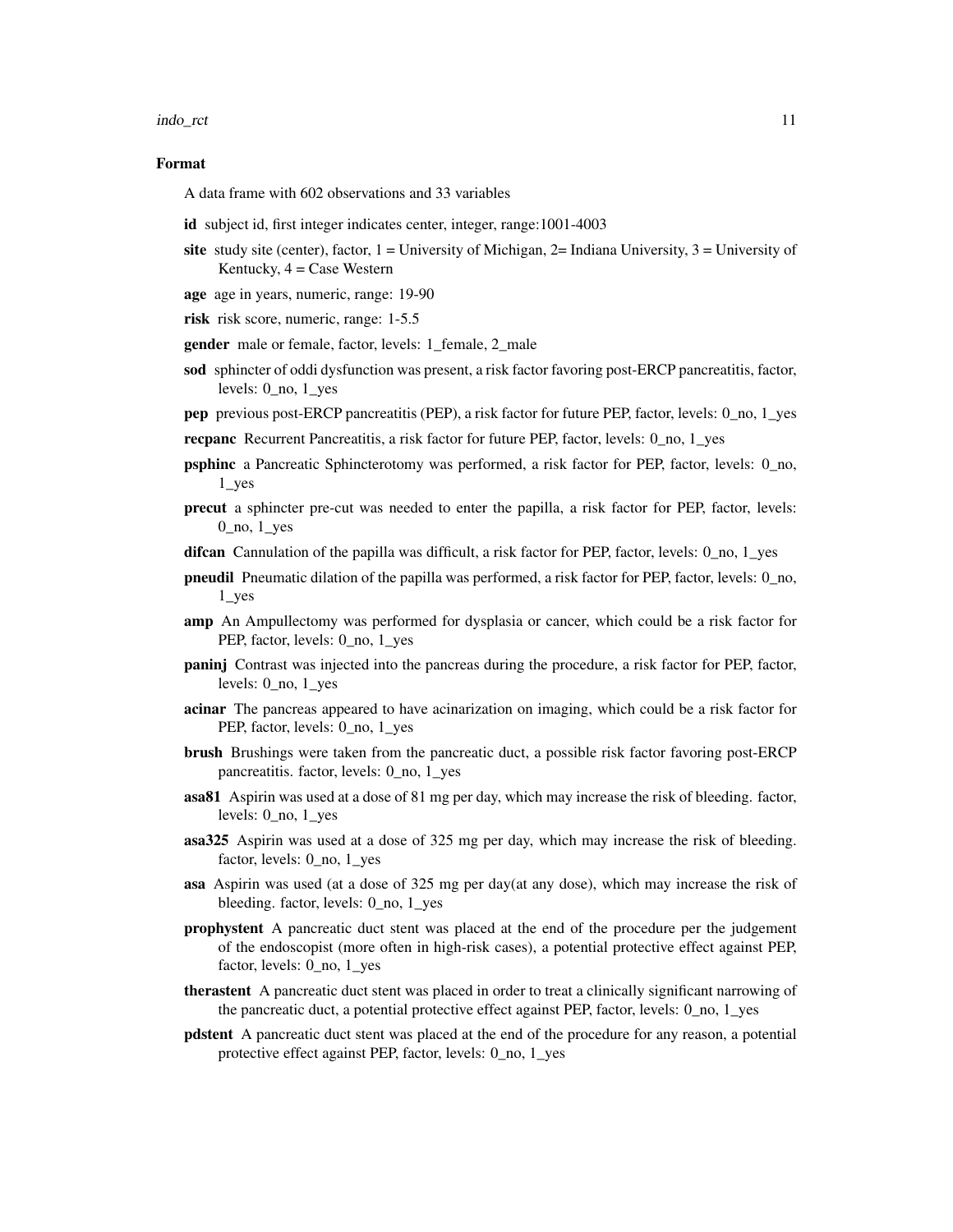- sodsom Sphincter of oddi manometry was performed during the procedure for SOD, a risk factor for PEP, factor, levels: 0\_no, 1\_yes
- **bsphinc** A biliary sphincterotomy was performed, which could be a risk factor for PEP, factor, levels: 0\_no, 1\_yes
- bstent A biliary stent was placed to relieve significant biliary obstruction, factor, levels: 0\_no, 1\_yes
- chole Choledocholithiasis (gallstones blocking the biliary duct) was present, factor, levels: 0\_no, 1\_yes
- pbmal Malignancy of the biliary duct or pancreas was found, factor, levels: 0\_no, 1\_yes
- train A trainee participated in the ERCP, which could be a risk factor for PEP, factor, levels: 0\_no, 1\_yes
- outcome outcome of post-ercp pancreatitis, factor, levels: 0\_no, 1\_yes
- status outpatient status, factor, levels: 0\_inpatient, 1\_outpatient
- type Sphincter of Oddi dysfunction type/level higher numbers are more severe with greater association with PEP, factor, levels: 0\_no SOC, 1\_type 1, 2\_type 2, 3\_type 3
- rx treatment arm, factor, levels: 0\_placebo, 1\_indomethacin
- bleed A gastrointestinal bleed occurred (which could be a complication of indomethacin therapy), factor, levels: 1. no, 2. yes

ERCP, or endoscopic retrograde cholangio-pancreatogram, is a procedure performed by threading an endoscope through the mouth to the opening in the duodenum where bile and pancreatic digestive juices are released into the intestine. ERCP is helpful for treating blockages of flow of bile (gallstones, cancer), or diagnosing cancers of the pancreas, but has a high rate of complications  $(15-25\%)$ .

The occurrence of post-ERCP pancreatitis is a common and feared complication, as pancreatitis can result in multisystem organ failure and death, and can occur in ~ 16% of ERCP procedures.

The inflammatory cytokine storm that can result from this procedural complication can be quite severe. Several small randomized trials suggested that anti-inflammatory NSAID therapies at the time of ERCP could reduce the rate of this complication, but all were rather small single-center studies, and were not sufficiently convincing to change practice.

Elmunzer, Higgins, and colleagues performed a [meta-analysis](https://pubmed.ncbi.nlm.nih.gov/18375470/) of these small trials, which suggested that this was a significant effect, and that indomethacin could result in a 64% reduction in post-ERCP pancreatitis.

The investigators took this as a possible over-estimate of the effect (due to publication bias), and designed a multicenter RCT of a planned 948 patients to see a reduction of 50% from a placebo rate of 10% to an indomethacin rate of 5%. Two interim analyses were performed, after 400 and 600 patients were enrolled, using an alpha spending function. The Data and Safety Monitoring Board stopped the study after 602 participants were enrolled because of the significantly positive effect of indomethacin, which reduced post-ERCP pancreatitis from  $16\%$  in the placebo group to 9% in the indomethacin group.

You can find the manuscript at [Indomethacin to Prevent Post-ERCP Pancreatitis.](https://www.nejm.org/doi/full/10.1056/NEJMoa1111103)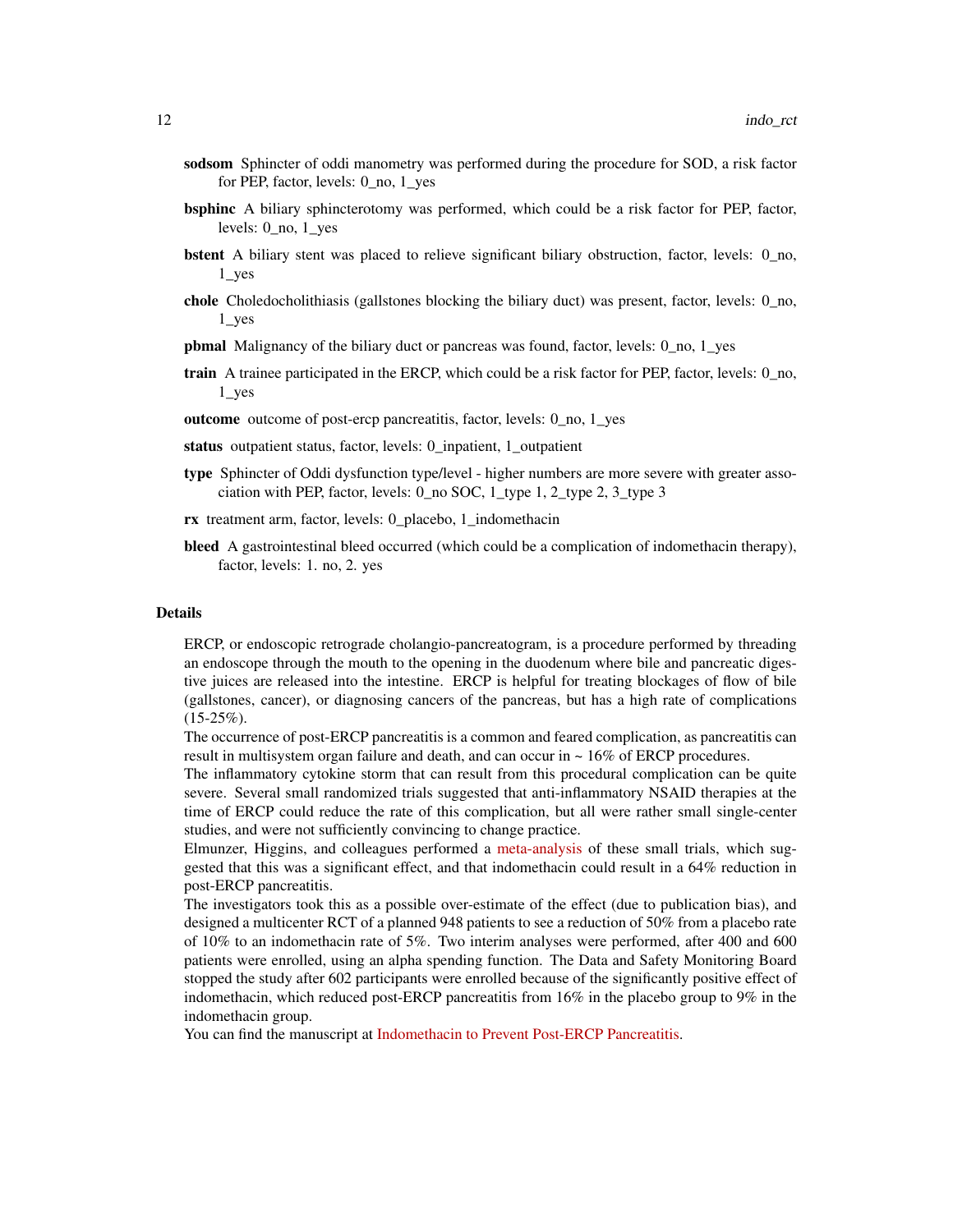#### <span id="page-12-0"></span>laryngoscope 13

#### Source

This data set is sourced from the authors of the 2012 manuscript in the New England Journal of Medicine, entitled, A Randomized Trial of Rectal Indomethacin to Prevent Post-ERCP Pancreatitis, pages 1414-1422 volume 366, in the April 12, 2012 edition, authored by the Elmunzer, BJ, Higgins PDR, et al. You can find the manuscript at [Indomethacin to Prevent Post-ERCP Pancreatitis.](https://www.nejm.org/doi/full/10.1056/NEJMoa1111103)

#### laryngoscope *Randomized, Comparison Trial of Video vs. Standard Laryngoscope*

#### Description

This data set contains 99 adult patients with a body mass index between 30 and 50 kg/m2 who required orotracheal intubation for elective surgery. Patient demographics, airway assessment data, intubation success rate, time to intubation, ease of intubation, and occurrence of complications were recorded. The dataset is cleaned and complete. There are no outliers or data problems (more details available below the variable definitions).

#### Usage

laryngoscope

#### Format

A data frame with 99 observations and 22 variables

age Age (years), numeric, range: 20-77

gender Gender, numeric,  $0 =$  female;  $1 =$  male

- asa American Society of Anesthesiologists physical status(1-4), range: 2-4
- BMI Body Mass Index (kg/m^2), numeric, range: 31-61
- Mallampati Mallampati score predicting ease of intubation 1 = Full visibility of tonsils, uvula and soft palate (easy intubation);  $2 =$  Visibility of hard and soft palate, upper portion of tonsils and uvula;  $3 =$  Soft and hard palate and base of the uvula are visible;  $4 =$  Only Hard Palate visible (difficult intubation), numeric, range: 1-4
- Randomization Laryngoscope randomized, numeric, range:  $0 =$  Standard Macintosh #4,  $1 =$  AWS Pentaz Video
- attempt1\_time First intubation attempt time (seconds), numeric, range: 9-113
- attempt1\_S\_F Successful intubation first attempt, numeric,  $0 = no$ ,  $1 = yes$
- attempt2\_time Second intubation attempt time (seconds), numeric, range: 11- 60
- attempt2\_assigned\_method Second intubation attempt made with assigned laryngoscope, numeric,  $0 = no$ ,  $1 = yes$
- attempt2\_S\_F Successful intubation second attempt, numeric,  $0 = no$ ,  $1 = yes$ , numeric, range: 0  $=$  no,  $1 =$  yes
- attempt3\_time Third intubation attempt time (seconds), numeric, range: 15- 30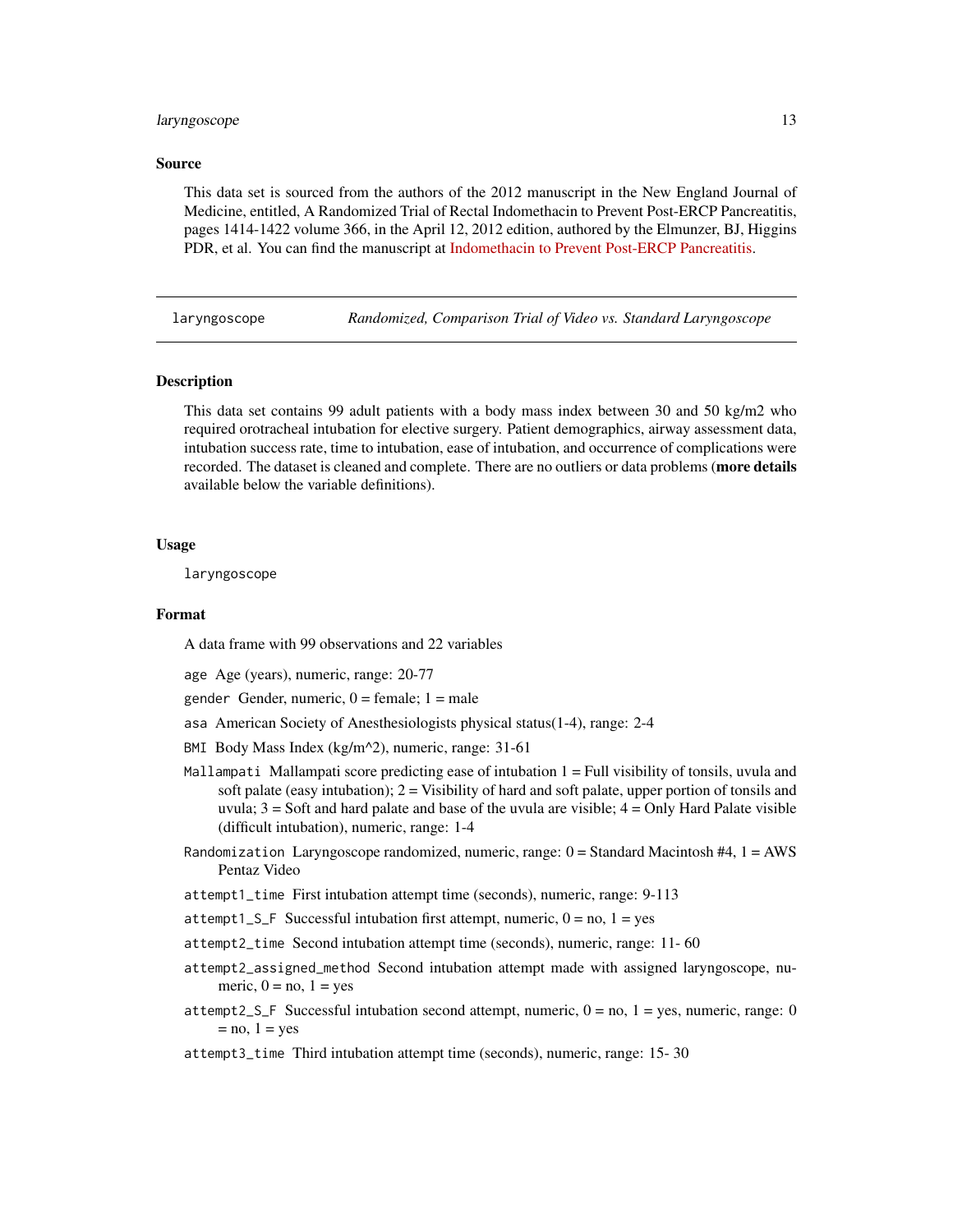- attempt3\_assigned\_method Third intubation attempt made with assigned laryngoscope, numeric,  $0 = no$ ,  $1 = yes$
- attempt3\_S\_F Successful intubation third attempt, numeric,  $0 = no$ ,  $1 = yes$ , numeric, range: 1-1
- attempts Number of intubation attempts, numeric, range: 1-3
- failures Number of intubation failures, numeric, range: 0-2
- total\_intubation\_time Total Intubation time (second), numeric, range: 9-100
- intubation\_overall\_S\_F Overall successful intubation, numeric,  $0 = no$ ,  $1 = yes$
- bleeding Bleeding (trace), numeric,  $0 = no$ ,  $1 = yes$
- ease Ease of tracheal intubation,  $0 =$  extremely easy to  $100 =$  extremely difficult, numeric, range: 0-100
- sore\_throat Severity of postoperative sore throat,  $0 =$  none;  $1 =$  mild;  $2 =$  moderate;  $3 =$  severe, numeric, range: 0- 3
- view Cormack-Lehane grade of glottic view  $0 =$  "not good" Cormack-Lehane grade 1 or 2;  $1 =$ "good" Cormack-Lehane grade 3 or 4, numeric, range: 0- 1

The Laryngoscope dataset was contributed by Dr. Amy Nowacki, Associate Professor, Cleveland Clinic. Please refer to this resource as: Amy S. Nowacki, 'Laryngoscope Dataset', TSHS Resources Portal (2017). Available at https://www.causeweb.org/tshs/laryngoscope/.

Difficult and failed tracheal intubations are among the principal causes of anesthetic-related mortality and morbidity. Because a good laryngeal view facilitates successful tracheal intubation, new technologies have been introduced to improve visualization. Video laryngoscopes, for example, often use miniature cameras to facilitate visualization of the laryngeal inlet with no need to align the oral, pharyngeal, and tracheal axes.

The Pentax AWS is a novel video laryngoscope, available in Japan since 2006, which is designed to facilitate intubation by providing a video image of the glottis. It incorporates a miniature video camera and a battery-powered, built-in LCD monitor. A disposable blade is attached to the base system. Incorporation of an LCD display makes it possible to view the glottis simultaneously with insertion of the endotracheal tube (ETT). In this regard, it differs from some other video laryngoscope designs that use external monitors. The Pentax AWS also differs in having a side channel that positions and guides the ETT. Reports suggest that the Pentax AWS can help intubate, but randomized data remain sparse.cr This study tested the hypothesis that intubation with the Pentax AWS would be easier and faster than with a standard Macintosh laryngoscope with a #4 blade.

#### Source

These are data from a study by Abdallah et al. A Randomized Comparison between the Pentax AWS Video Laryngoscope and the Macintosh Laryngoscope in Morbidly Obese Patients. Anesthesia Analgesia 2011; 113: 1082-7.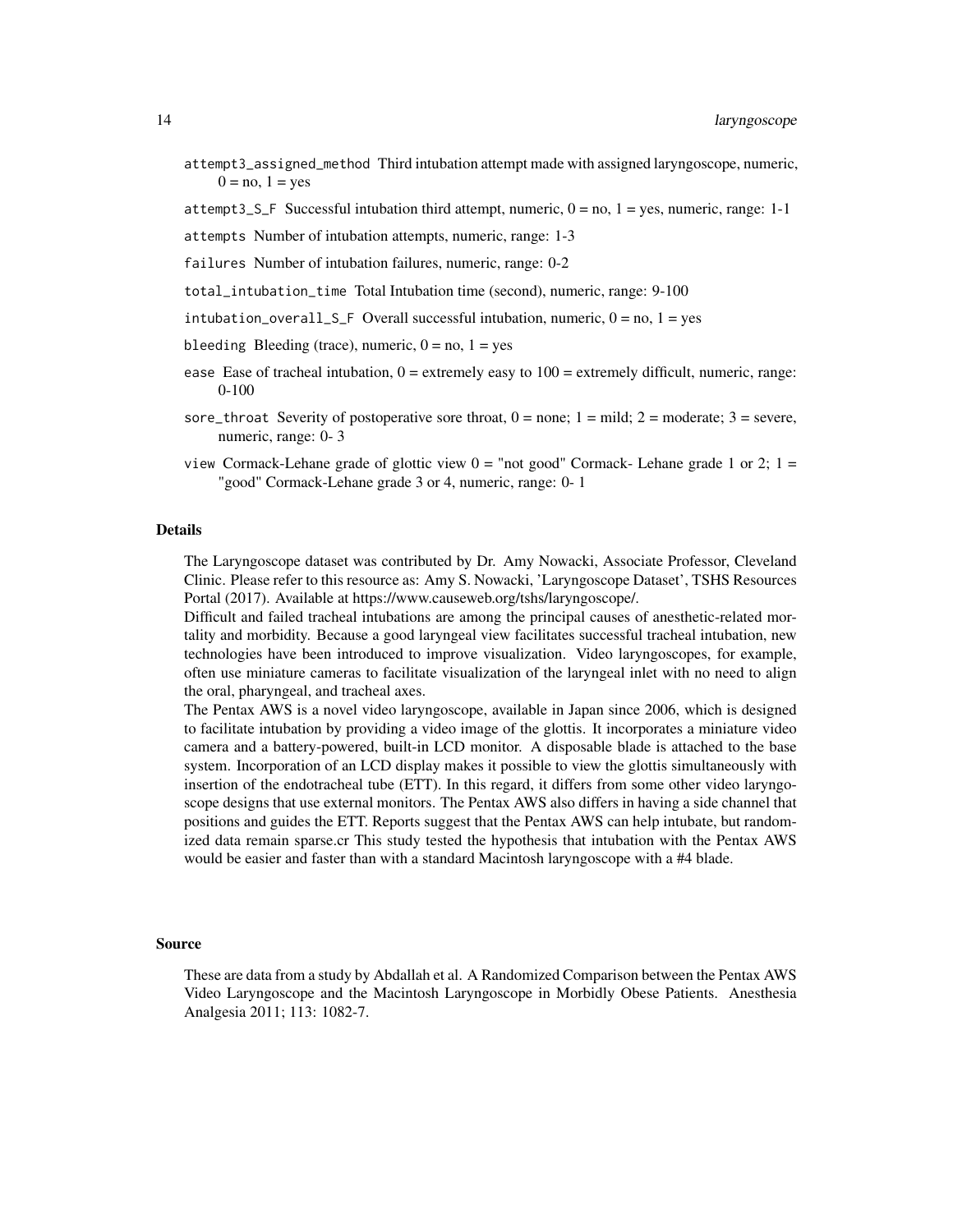<span id="page-14-0"></span>licorice\_gargle *Randomized, Controlled Trial of Licorice Gargle before Intubation for Elective Thoracic Surgery*

#### **Description**

This study enrolled 236 adult patients undergoing elective thoracic surgery requiring a doublelumen endotracheal tube. Gender, physical status, BMI, age, Mallampati score, smoking status, preoperative pain, surgery size, intervention and the outcomes (cough, sore throat and pain swallowing at various time points) are provided. The dataset is cleaned and complete (missing outcomes for 2 patients). There are no outliers or data problems (more details available below the variable definitions).

#### Usage

licorice\_gargle

#### Format

A data frame with 235 observations and 19 variables

- $preOp\_gender$  Gender, numeric,  $0 = Male$ ;  $1 = Female$
- $preOp<sub>-</sub>asa American Society of Anesthesiologists physical status, numeric,  $1 = a$  normal healthy$ patient;  $2 = a$  patient with mild systemic disease;  $3 = a$  patient with severe systemic disease
- preOp\_calcBMI Body mass index (kg/m^2), numeric, range:16-36
- preOp\_age Age (years), numeric, range:18-86
- $preOp_{\text{m}}$ allampati Mallampati score, with  $1 = e$ asy to intubate,  $4 =$  difficult intubation, numeric,  $1 =$ soft palate, fauces, uvula, pillars visible;  $2 =$ soft palate, fauces, uvula visible;  $3 =$ soft palate, base of uvula visible; 4 = soft palate not visible at all

preOp\_smoking Smoking status, numeric,  $1 =$  Current;  $2 =$  Past;  $3 =$  Never

preOp\_pain Preoperative pain, numeric,  $0 = No$ ;  $1 = Yes$ 

- treat Intervention,  $0 =$  Sugar 5g;  $1 =$  Licorice 0.5g
- $intrap$ <sub>SurgerySize Surgery size, numeric,  $1 = Small$  (thoracoscopy);  $2 = Medium$  (thoraco-</sub>  $tomy < 3 h$ );  $3 = Large (thoracotomy > 3 h or blood loss > 1000 mL)$
- extubation\_cough Amount of coughing immediately after extubation, numeric,  $0 = No$  cough; 1  $=$  Mild; 2 = Moderate; 3 = Severe
- pacu30min\_cough Amount of coughing at 30 minutes after arrival in PACU, numeric,  $0 = No$ cough;  $1 =$  Mild;  $2 =$  Moderate;  $3 =$  Severe
- pacu30min\_throatPain Sore throat pain score at rest at 30 minutes after arrival in PACU (11 point Likert scale,  $0=$ no pain,  $10 =$  worst pain)
- pacu30min\_swallowPain Sore throat pain score during swallowing at 30 minutes after arrival in PACU (11 point Likert scale, 0=no pain, 10 = worst pain), numeric, range: 0-10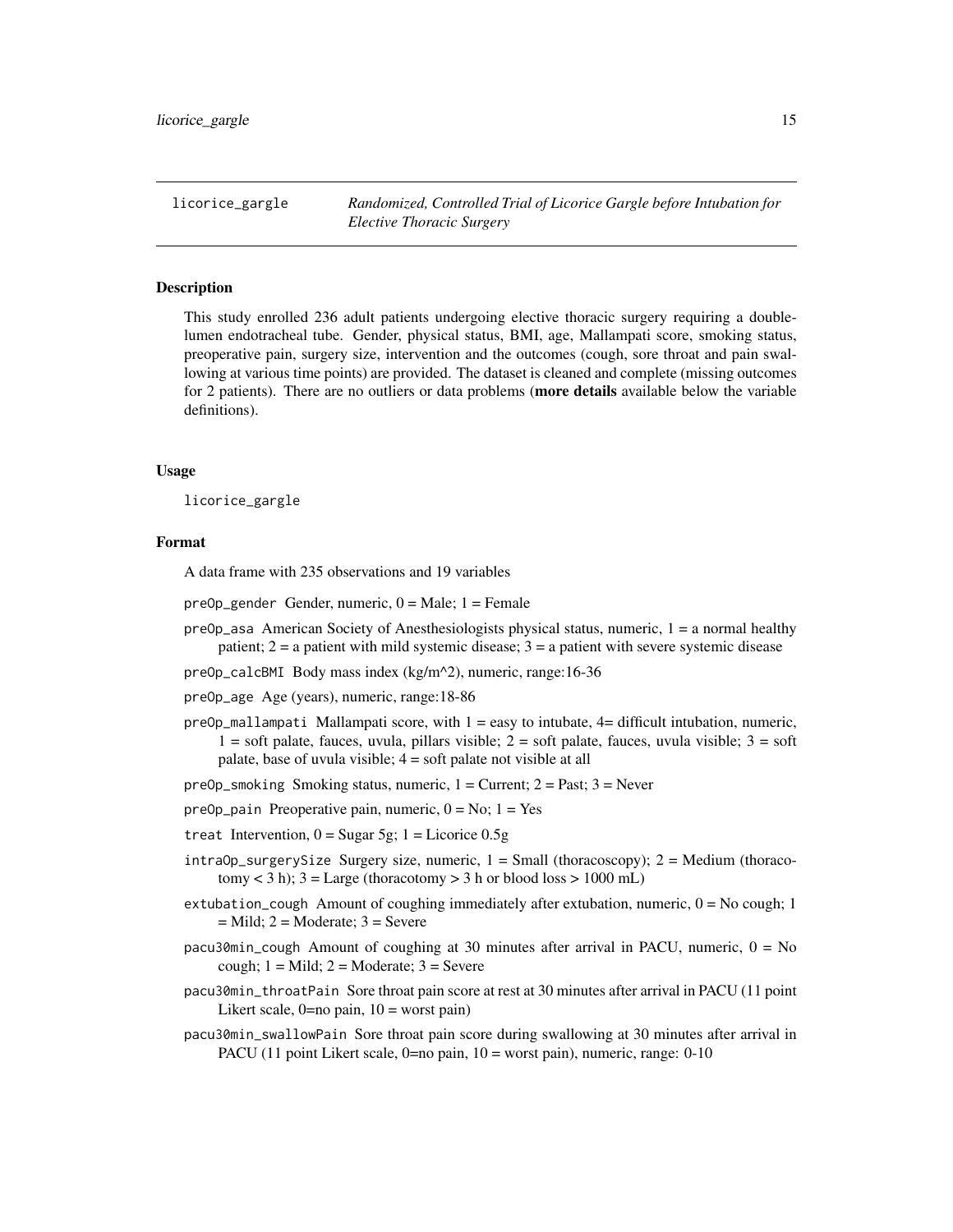- pacu90min\_cough Amount of coughing at 90 minutes after arrival in PACU, numeric,  $0 = No$ cough;  $1 =$  Mild;  $2 =$  Moderate;  $3 =$  Severe
- pacu90min\_throatPain Sore throat pain score at rest at 90 minutes after arrival in PACU (11 point Likert scale,  $0=$ no pain,  $10=$  worst pain), numeric, range:  $0-6$ )
- postOp4hour\_cough Amount of coughing at 4 hours after surgery, numeric,  $0 = No$  cough;  $1 =$ Mild;  $2 = \text{Modern}$ ;  $3 = \text{Server}$ , range: 0-2
- postOp4hour\_throatPain Sore throat pain score at rest at 4 hours after surgery (11 point Likert scale,  $0=$ no pain,  $10 =$  worst pain), numeric, range: 0-6), numeric, range: 0-7
- pod1am\_cough Amount of coughing on the first postoperative morning,  $0 = No$  cough;  $1 = Midl$ ; 2 = Moderate; 3 = Severe, numeric, range: 0- 3
- pod1am\_throatPain Sore throat pain score at rest on the first postoperative morning (11 point Likert scale, 0=no pain, 10 = worst pain), numeric, range: 0-6), numeric, range: 0-6

The Licorice Gargle dataset was contributed by Dr. Amy Nowacki, Associate Professor, Cleveland Clinic. Please refer to this resource as: Amy S. Nowacki, 'Licorice Gargle Dataset', TSHS Resources Portal (2017). Available at https://www.causeweb.org/tshs/licorice-gargle/.

Postoperative sore throat is a common and annoying complication of endotracheal intubation. Intubation with double-lumen tubes, which are much larger than conventional single-lumen tubes, are especially likely to provoke sore throats, with a reported incidence up to 90%. Presumably, postoperative sore throats are a consequence of local tissue trauma, due to laryngoscopy and/or endotracheal intubation, leading to inflammation of pharyngeal mucosa.

Nonpharmacological methods for preventing an intubation-related sore throat include using smallersized endotracheal tubes, lubricating the endotracheal tube with water-soluble jelly, and careful airway instrumentation as examples. Pharmacological measures for attenuating postoperative sore throats include inhalation of beclomethasone or fluticasone propionate; gargling with azulene sulfonate, aspirin, or ketamine; and gargling or spraying benzydamine hydrochloride on the endotracheal cuff for example. Each of these approaches and others not listed, however, has limitations and variable success rates; thus none has become established or is in routine clinical use.

Recently, a study reported that gargling with licorice halves the risk of sore throat after intubation with conventional endotracheal tubes, based on a study of just 40 patients. A number of active ingredients have been isolated from licorice, including glycyrrhizin, liquilitin, liquiritigenin, and glabridin. The glycyrrhizin component reportedly has anti-inflammatory and antiallergic properties. Liquilitin and liquiritigenin have peripheral and central antitussive properties. Glabridin has significant antioxidant and ulcer-healing properties, which might help heal pharyngeal and tracheal mucosa after minor injuries that often complicate laryngoscopy, intubation, and endotracheal tube cuff inflation.

This study tested the hypothesis that gargling with licorice solution immediately before induction of anesthesia prevents sore throat and postextubation coughing in patients intubated with doublelumen tubes.

#### Source

These are data from a study by Ruetzler et al. 'A Randomized, Double-Blind Comparison of Licorice Versus Sugar-Water Gargle for Prevention of Postoperative Sore Throat and Postextubation Coughing'. Anesth Analg 2013; 117: 614 – 21.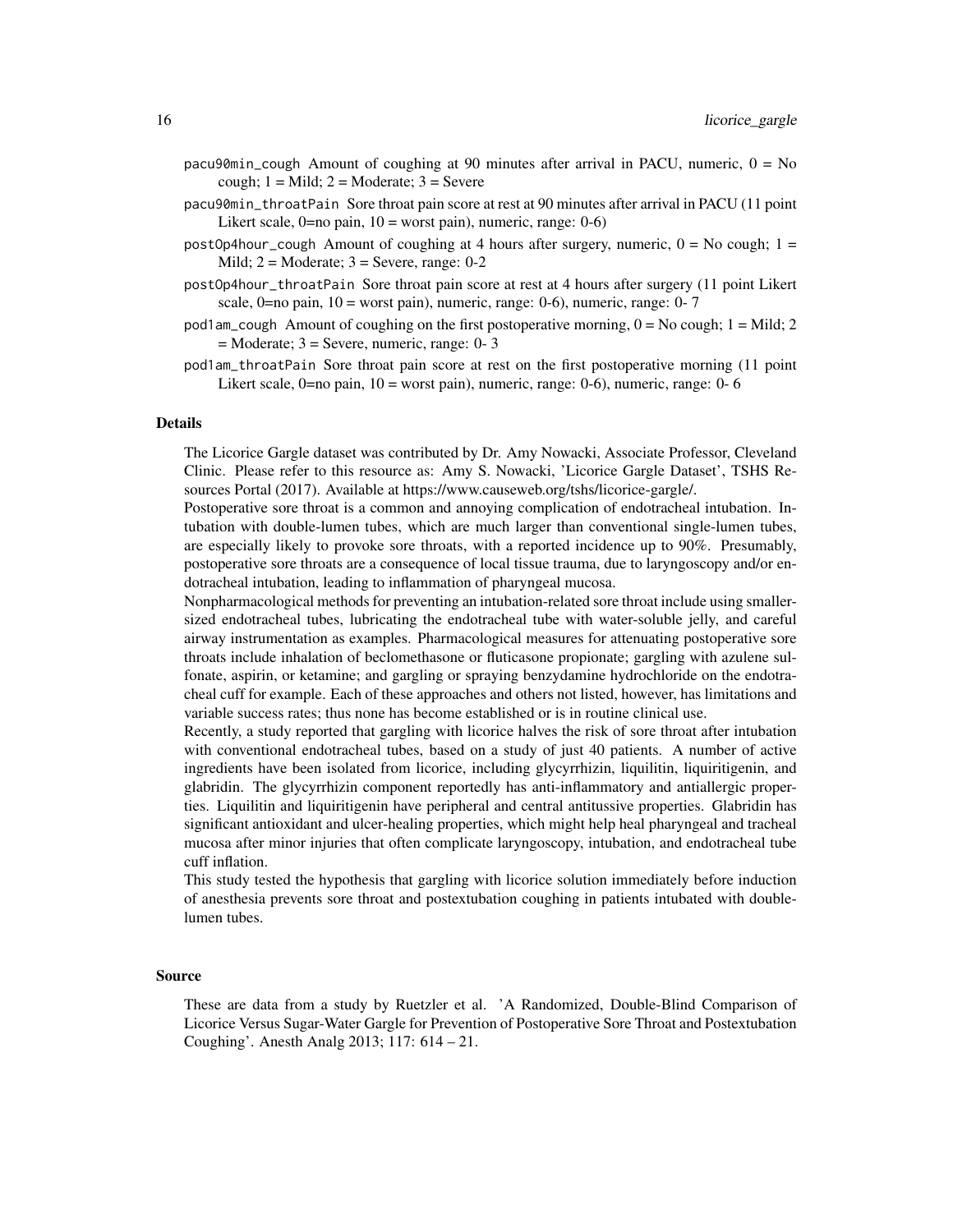#### <span id="page-16-0"></span>Description

The objective of this randomized controlled trial was to determine whether treatment of maternal periodontal disease can reduce risk of preterm birth and low birth weight (more details available below the variable definitions).

#### Usage

opt

#### Format

A data frame with 823 observations and 171 variables

- PID Participant ID, First digit indicates enrollment center  $(1 = NY, 2 = MN, 3 = KY, 4 = MS)$ ; Next 4 digits are sequential; Sixth digit is a check digit; There are no missing data, numeric, range: 100034-402477
- Clinic Enrollment Center, factor,  $NY = H$ arlem Hospital,  $MN = H$ ennepin County Center;  $KY = H$ University of Kentucky; MS = University of Mississippi Medical Center; There are no missing data
- Group Randomized treatment assignment, factor,  $T =$  Intervention;  $C =$  Control; There are no missing data
- Age Age of participant at baseline (years), numeric, range: 16-44
- Black Black participant (self-identified), factor; Yes, No
- White White participant (self-identified), factor; Yes, No
- Nat.Am Native American participant, incl. Latin Americans with aboriginal origin(self-identified), factor; Yes, No
- Asian Asian participant (self-identified), factor; Yes, No
- Hisp Hispanic participant (self-identified), factor; Yes, No

Education Education level of participant, factor; LT  $8 \text{ yrs} =$  Less than  $8 \text{ years}$ ;  $8-12 \text{ yrs} = 8$  to  $12$ years; MT 12 yrs = More than 12 yrs; blank = Missing

- Public.Asstce Public Assistance: Whether a government agency paid for the delivery, factor; Yes, No;
- Hypertension Whether participant had chronic hypertension at baseline, factor; Yes, No
- Diabetes Whether participant had diabetes at baseline (self-reported), factor; Yes, No
- BL.Diab.Type Baseline Diabetes Type: Type of diabetes, for participants having diabetes at baseline (self-reported), factor; Type I; Type II; Blank = No diabetes at baseline (variable  $13 =$ No)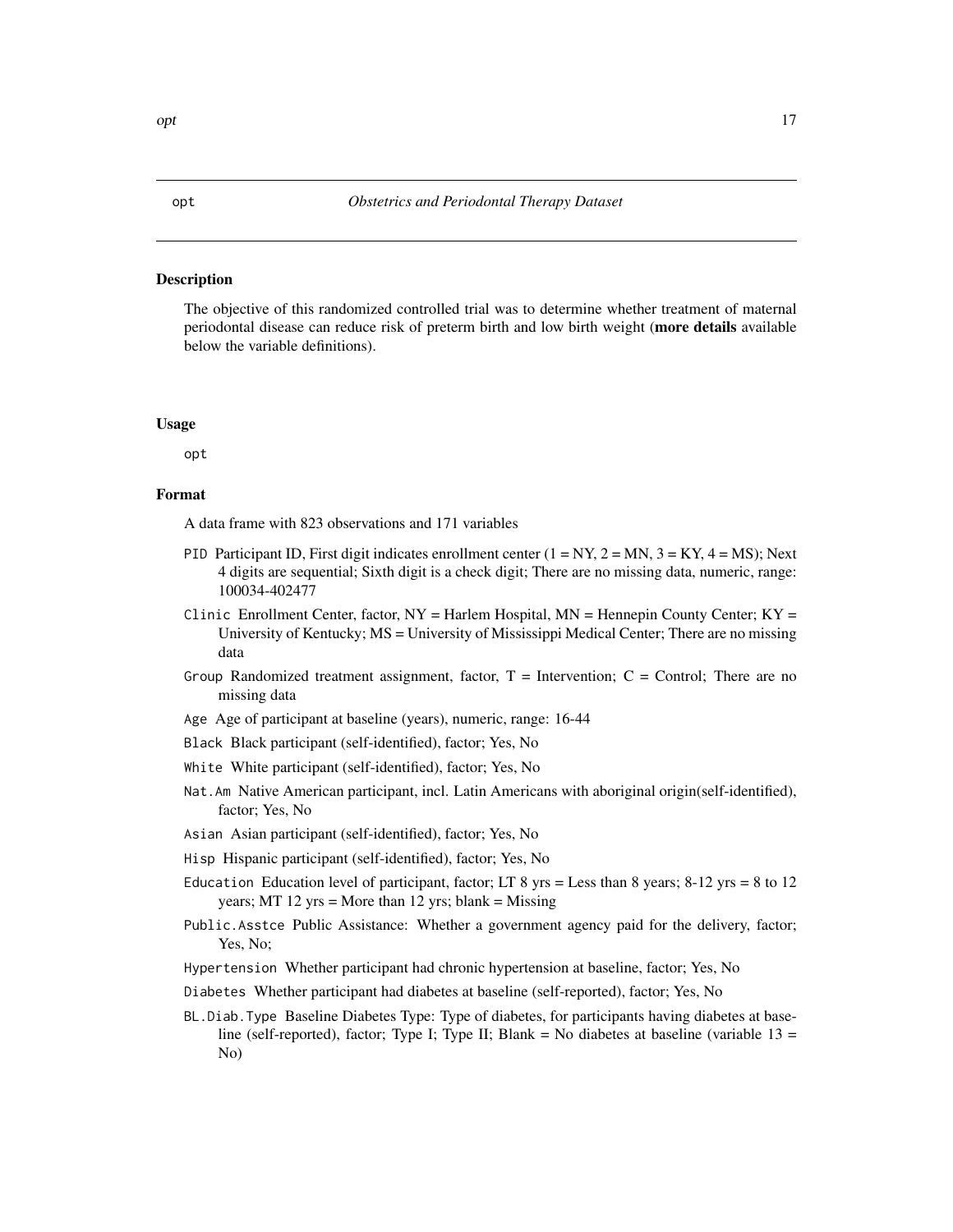- BMI NA, numeric, range: 15.000-68.0
- Use.Tob Self-reported participant history of tobacco use, factor; Yes, No; Blank = Missing
- BL.Cig.Day Self-reported number of cigarettes per day for those with tobacco use history, numeric, range: 1-30; Blank = Missing (variable 16= Yes or blank) or non-smoker (variable  $16 = No$ )
- Use.Alc Self-reported participant history of alcohol use, factor; Yes, No; Blank = Missing
- BL.Drks.Day, Blank = Missing (variable  $18 =$  Yes or blank) or non-drinker (variable  $18 =$  No)
- Drug.Add Self-reported participant history of drug addiction, factor; Yes, No; Blank = Missing
- Prev.preg Any previous pregnancy, factor; Yes, No; No missing data
- N.prev.preg Number of previous pregnancies for those with any previous pregnancy, numeric, range: 1-11; Blank = Missing (variable  $21 = Yes$ ) or no previous pregnancies (variable  $21 =$ No)
- Live. PTB Previous live preterm birth for those with any previous pregnancy, factor; Yes; No = No previous live preterm birth (variable  $21 = Yes$ ) or no previous pregnancies (variable  $21 = No$ )
- Any.stillbirth Previous stillbirth, factor; Yes; No = No previous stillbirth (variable 21 = Yes) or no previous pregnancies (variable 21 = No)
- Spont.ab Previous spontaneous abortion, factor; Yes; No; Blank = Missing (variable  $21 = Yes$ ) or no previous pregnancies (variable 21 = No)
- Induced.ab Previous induced abortion, factor; Yes; No; Blank = Missing (variable  $21 = Yes$ ) or no previous pregnancies (variable 21 = No)
- Any.live.ptb.sb.sp.ab.in.ab Any previous live pre-term birth, stillbirth, spontaneous abortion, or induced abortion, factor; Yes; No = No live pre-term birth/stillbirth/abortion (variable  $21 = Yes$ ) or no previous pregnancies (variable  $21 = No$ )
- N.living.kids Number of living children the subject had at baseline, numeric, range: 0-9; Blank  $=$  Missing (variable 21 = Yes) or no previous pregnancies (variable 21 = No)
- Tx.comp. Whether treatment plans were completed by participants in treatment group, factor, Yes = Completed; No = Not completed; Und = Some therapy (unknown whether completed); Blank = Withdrew from treatment (variable  $3 = T$ ) or no periodontal therapy (variable  $3 = C$ )
- Local.anes Whether any local anesthetic used during periodontal therapy for participants in treatment group, factor, Yes; No = No local anesthetic used or withdrew from treatment (variable  $3 = T$ ; Blank = No periodontal therapy (variable  $3 = C$ )
- Topical.Anest Whether any topical anesthetic used during periodontal therapy for participants in treatment group, factor, Yes; No = No topical anesthetic used or withdrew from treatment (variable  $3 = T$ ); Blank = No periodontal therapy (variable  $3 = C$ )
- Tx.time Total treatment time for participants in treatment group (hours), numeric, range: 0.117- 5.8; Blank = Withdrew from treatment (variable  $3 = T$  and variable  $29 =$  blank) or no periodontal therapy (variable  $3 = C$ )
- EDC. necessary. Whether patient required1 essential dental care (EDC), factor, Yes; No; Blank = Missing
- Completed.EDC Did patient complete EDC before 20 weeks gestational age?, factor, Yes; No;  $Blank = Missing$
- N.extractions Number of teeth extracted during EDC, numeric, range: 0-20; Blank = Missing
- N.perm.restorations Number of permanent restorations carried out as a part of EDC, numeric, range:  $0-18$ ; Blank = Missing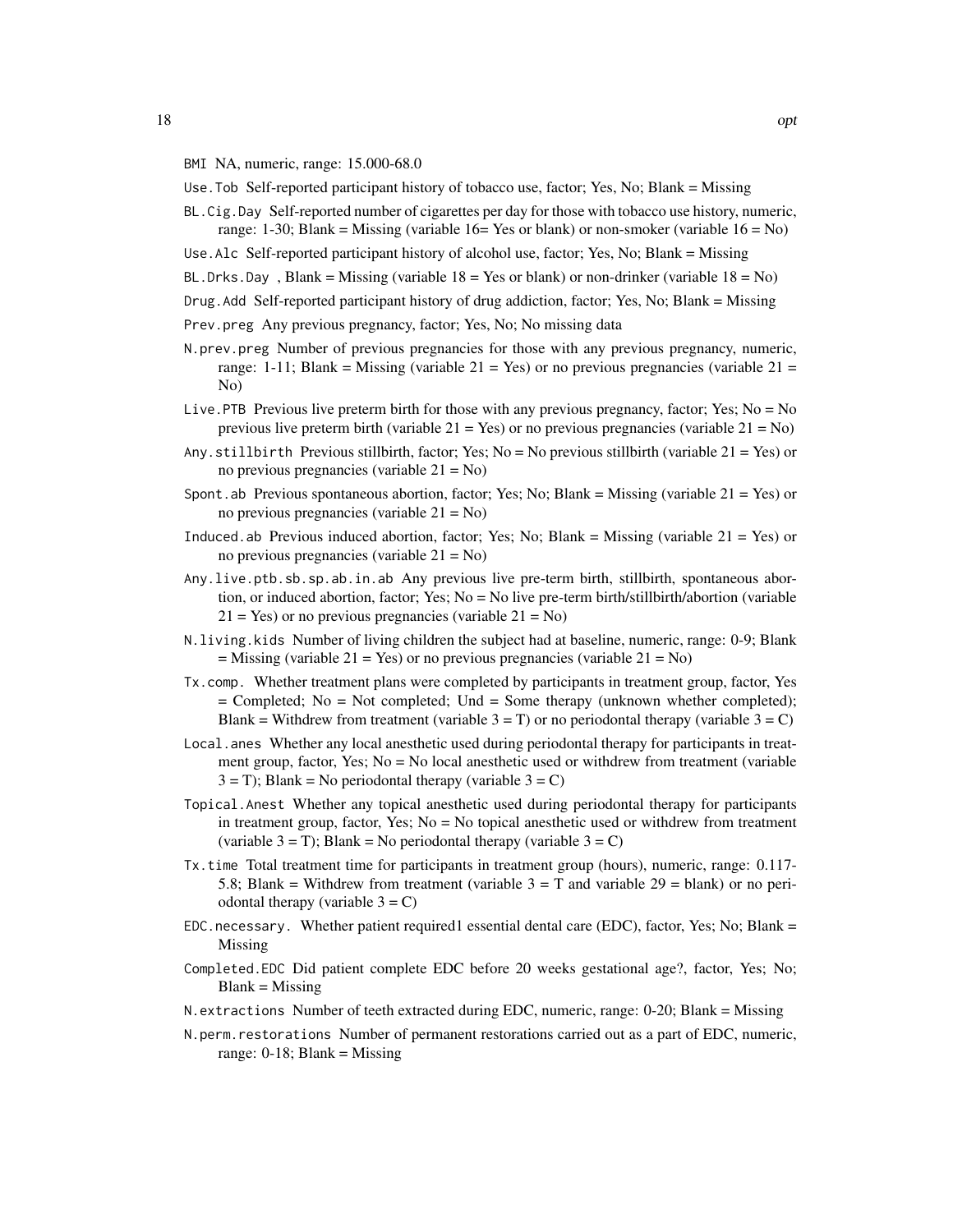- N.qualifying.teeth Number of teeth meeting OPT (Obstetrics and Periodontal Therapy Study) criteria for having periodontal disease at baseline, numeric, range: 3.000-28.0
- BL.GE Whole-mouth average gingival index at baseline, numeric, range: 0.429-3.0, Silness-Lowe Gingival Index: Higher value indicates more severe inflammation; 0 = Normal gingiva; There are no missing data
- BL..BOP Percentage of sites bleeding on probing at baseline, numeric, range:33.951-100.0
- BL.PD.avg Whole-mouth average pocket depth at baseline (mm), numeric, range: 1.851-7.0
- BL..PD.4 Percentage of sites with pocket depth greater than or equal to 4mm at baseline, numeric, range: 3.571-99.2
- BL..PD.5 Percentage of sites with pocket depth greater than or equal to 5mm at baseline, numeric, range: 0-91.7
- BL.CAL.avg Whole-mouth average clinical attachment level at baseline (mm), numeric, range: 0.185-5.1
- BL..CAL.2 Percentage of sites with clinical attachment level greater than or equal to 2 mm at baseline, numeric, range: 2.381-100.0
- BL..CAL.3 Percentage of site with clinical attachment level greater than or equal to 3 mm at baseline, numeric, range: 0-94.9
- BL.Calc.I Whole-mouth average calculus index at baseline, Simplified Oral Hygiene Index (OHI-S): Higher value indicates more calculus;  $0 = No$  calculus present; numeric, range: 0-3.0
- BL.Pl.I Whole-mouth average plaque index at baseline, Silness-Lowe Gingival Index:Higher value indicates more severe inflammation, 0= normal gingiva, numeric, range: 0.056-3.0
- V3.GE Whole-mouth average gingival index at Visit 3, numeric, range: 0.030-3.0
- V3..BOP Percentage of sites bleeding on probing at Visit 3, numeric, range: 0.725-100.0, Blank = Missing
- V3.PD.avg Whole-mouth average pocket depth at Visit 3 (mm), numeric, range: 1.601-5.5, Blank = Missing
- V3..PD.4 Percentage of sites with pocket depth greater than or equal to 4mm at Visit 3, numeric, range:  $0-83.9$ , Blank = Missing
- V3..PD.5 Percentage of sites with pocket depth greater than or equal to 5mm at Visit 3, numeric, range:  $0-77.4$ , Blank = Missing
- V3.CAL.avg Whole-mouth average clinical attachment level at Visit 3 (mm), numeric, range: 0.036-  $3.9$ , Blank = Missing
- V3..CAL.2 Percentage of sites with clinical attachment level greater than or equal to 2 mm at visit 3, numeric, range: 0-97.8, Blank = Missing
- V3..CAL.3 Percentage of sites with clinical attachment level greater than or equal to 3 mm at visit 3, numeric, range: 0-85.7, Blank = Missing
- V3.Calc.I Whole-mouth average calculus index at visit 3, numeric, range: 0-2.6, Simplified Oral Hygiene Index (OHI-S): Higher value indicates more calculus; 0 = No calculus present; Blank  $=$  Missing
- V3.Pl.I Whole-mouth average plaque index at visit 3, numeric, range: 0-2.6, Silness-Lowe Plaque Index: Higher value indicates more abundant plaque;  $0 = No$  plaque in gingival area; Blank = Missing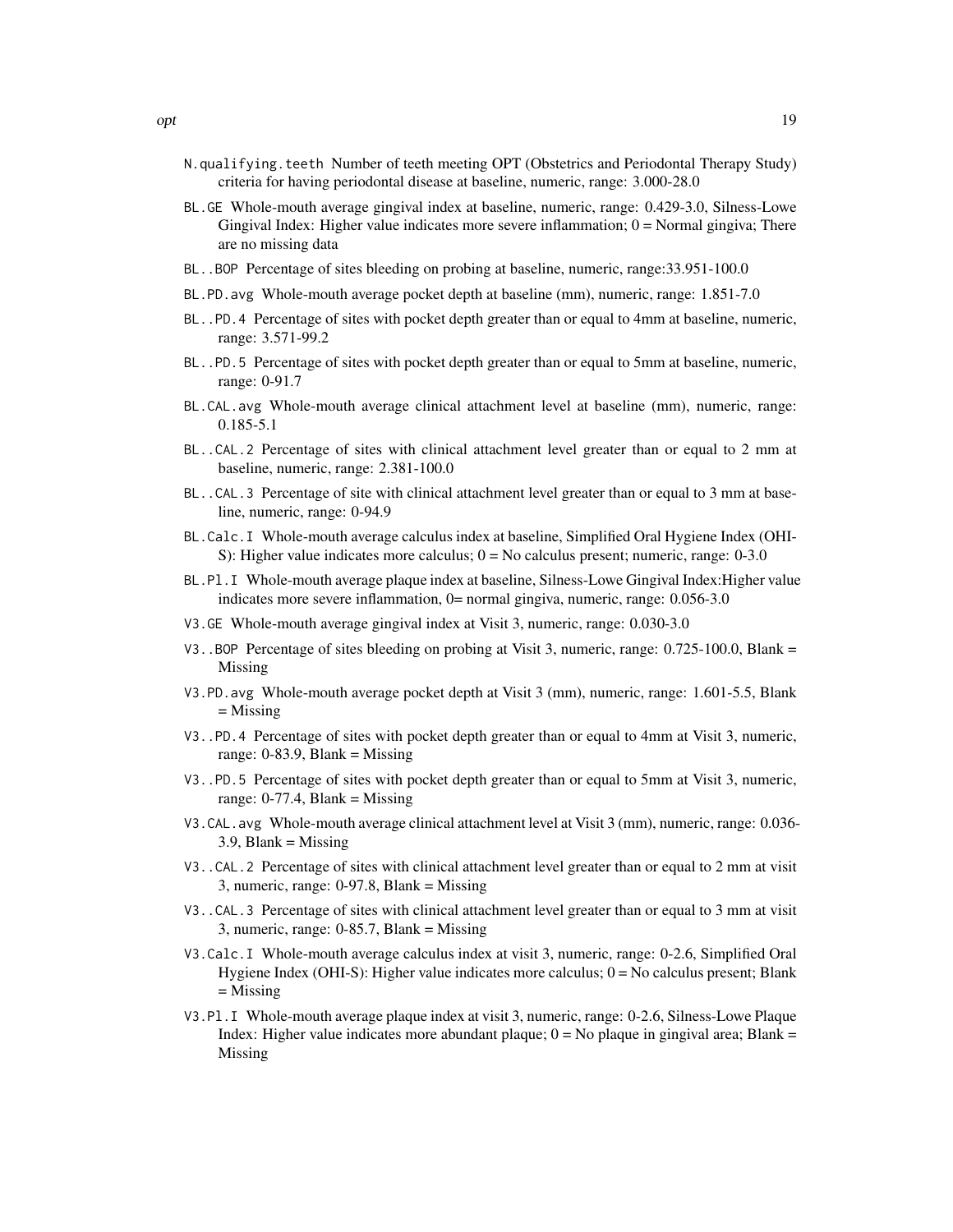- V5.GE Whole-mouth average gingival index at visit 5, numeric, range: 0.190-2.7, Silness-Lowe Gingival Index: Higher value indicates more severe inflammation; 0 = Normal gingiva; Blank = Missing
- V5..BOP Percentage of sites bleeding on probing at visit 5, numeric, range: 3.571-100.0, Blank = Missing
- V5.PD.avg Whole-mouth average pocket depth at visit 5, numeric, range: 1.536-5.4, Blank = Missing
- V5..PD.4 Percentage of sites with pocket depth greater than or equal to 4mm at Visit 5, numeric, range:  $0-83$ , Blank = Missing
- V5..PD.5 Percentage of sites with pocket depth greater than or equal to 5mm at Visit 3, numeric, range:  $0-75.6$ , Blank = Missing
- V5.CAL.avg Whole-mouth average clinical attachment level at visit 5 (mm), numeric, range: 0.018-  $4.3$ , Blank = Missing
- V5..CAL.2 Percentage of sites with clinical attachment level greater than or equal to 2 mm at visit 5, numeric, range: 0.000-99.2, Blank = Missing
- V5..CAL.3 Percentage of sites with clinical attachment level greater than or equal to 3 mm at visit 5, numeric, range: 0.000-85.0, Blank = Missing
- V5.Calc.I Whole-mouth average calculus index at visit 5, numeric, range: 0.0-2.6, Simplified Oral Hygiene Index (OHI-S): Higher value indicates more calculus;  $0 = No$  calculus present;  $Blank = Missing$
- V5.Pl.I Whole-mouth average plaque index at visit 5, numeric, range: 0.0-2.5, Silness-Lowe Plaque Index: Higher value indicates more abundant plaque;  $0 = No$  plaque in gingival area;  $Blank = Missing$
- N.PAL.sites Number of sites for which attachment loss increased from baseline by greater than or equal to 3 mm, numeric, range:  $0-33$ ,  $0 =$  No sites; Blank = Missing
- Birth.outcome Birth outcome, factor, Elective abortion; Live birth; Lost to FU = Lost to Follow-Up; Non-live birth = Stillbirth or spontaneous abortion; There are no missing data
- Preg.ended...37.wk Whether the pregnancy ended before gestational age 37 weeks (259 days), factor, Yes; No; Blank = Lost to Follow-Up
- GA.at.outcome Gestational age at end of pregnancy, or at mother's last follow-up visit if lost to follow-up, numeric, range: 103-302
- Birthweight Infant birth weight at time of birth, abstracted from obstetrical records (grams), numeric, range: 101-5160, Blank = Missing
- Fetal.congenital.anomaly Fetal/congenital anomaly identified at birth or during pregnancy?, factor, Yes; No; There are no missing data
- Apgar1 Apgar score, a summary of a newborn infant's 'Appearance, Pulse, Grimace, Activity, Respiration' at 1 minute Score interpretation: less than or equal to 3: Critically low 4-6: Fairly low greater than or equal to 7: Normal, numeric, range: 0-10, Blank = Missing
- Apgar5 Apgar score at 5 minutes, numeric, range: 0-10, Blank = Missing
- Any.SAE. Whether participant experienced any serious adverse events (e.g. lost pregnancies) factor, Yes; No; There are no missing data
- GA...1st.SAE Gestational age of first SAE (serious adverse event), integer, range: 96-467, 259 = No SAE (variable 76 must = No); There are no missing data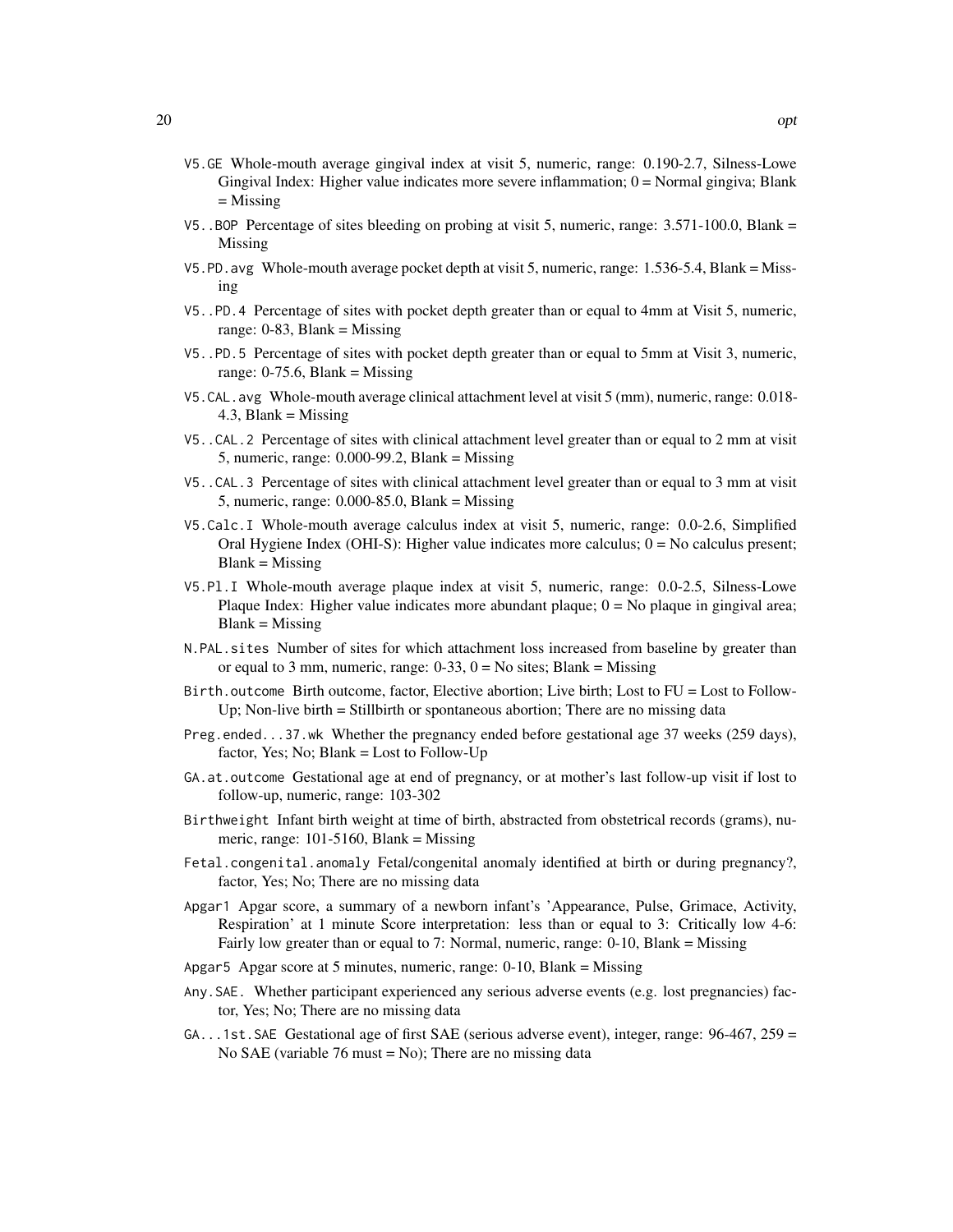- Bact.vag Whether mother had bacterial vaginosis during pregnancy, factor, Yes; No; Blank = Missing
- Gest.diab Whether mother had gestational diabetes during pregnancy, factor, Yes; No; Blank = Missing
- Oligo Whether mother had oligohydramnios during pregnancy, factor, Yes; No; Blank = Missing
- Polyhyd Whether mother had polyhydramnios during pregnancy, factor, Yes; No; Blank = Missing
- Gonorrhea Whether mother had gonorrhea during pregnancy, factor, Yes; No; Blank = Missing
- Chlamydia Whether mother had chlamydia during pregnancy, factor, Yes; No; Blank = Missing
- Strep.B Whether mother had strep B colonization during pregnancy, factor, Yes; No; Blank = Missing
- Traumatic.Inj Whether mother had a traumatic injury during pregnancy, factor, Yes; No; Blank = Missing
- UTI Whether mother had a urinary tract infection during pregnancy, factor, Yes; No; Blank = Missing
- Pre.eclamp Whether mother had pre-eclampsia, a pregnancy condition characterized by high blood pressure and associated with fetal growth restriction during pregnancy, factor, Yes; No;  $Blank = Missing$
- Mom.HIV. status HIV status of mother during pregnancy, factor, Yes = HIV-positive; No = HIVnegative or unknown (question answered but HIV status at delivery not recorded); Blank = Missing (question not answered)
- BL.Anti.inf Did participant report use of antiinflammatory medication at or less than 6 months before baseline?, integer,  $0 = No$ ;  $1 = Yes$ ; There are no missing data
- BL.Cortico Did participant report use of corticosteroids at or less than 6 months before baseline?, integer,  $0 = No$ ;  $1 = Yes$ ; There are no missing data
- BL.Antibio Did participant report use of antibiotics at or less than 6 months before baseline?, integer,  $0 = No$ ;  $1 = Yes$ ; There are no missing data
- BL.Bac.vag Did participant report use of bacterial vaginitis treatments at or less than 6 months before baseline?, integer,  $0 = No$ ;  $1 = Yes$ ; There are no missing data
- V3.Anti.inf Did participant report use of antiinflammatory medication between baseline and visit 3?, integer,  $0 = No$ ;  $1 = Yes$ ; There are no missing data
- V3.Cortico Did participant report use of corticosteroids between baseline and visit 3?, integer, 0  $=$  No;  $1 =$  Yes; There are no missing data
- V3. Antibio Did participant report use of antibiotics between baseline and visit 3?, integer,  $0 = No$ ;  $1 = Yes$ ; There are no missing data
- V3.Bac.vag Did participant report use of bacterial vaginitis treatments between baseline and visit 3?, integer,  $0 = No$ ;  $1 = Yes$ ; There are no missing data
- V5.Anti.inf Did participant report use of antiinflammatory medication between visit 3 and visit 5?, integer,  $0 = No$ ;  $1 = Yes$ ; There are no missing data
- V5. Cortico Did participant report use of corticosteroids between visit 3 and visit 5?, integer,  $0 =$ No;  $1 = Yes$ ; There are no missing data
- V5. Antibio Did participant report use of antibiotics between visit 3 and visit 5?, integer,  $0 = No$ ;  $1 = Yes$ ; There are no missing data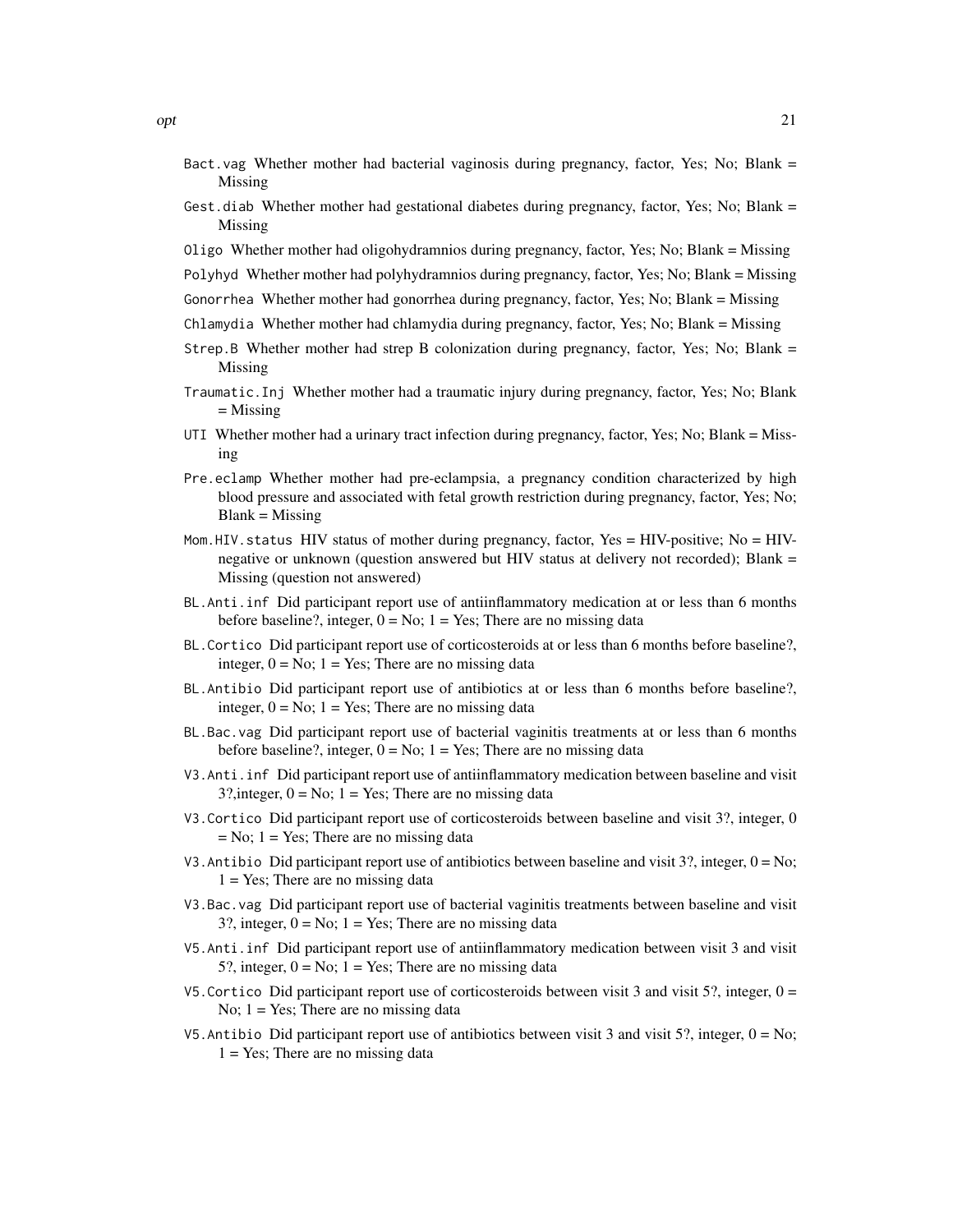- V5.Bac.vag Did participant report use of bacterial vaginitis treatments between visit 3 and visit 5?, integer,  $0 = No$ ;  $1 = Yes$ ; There are no missing data
- X..Vis.Att Visit attendance: Number of study visits attended AFTER baseline, integer, Range: 0-5
- X..Vis.Elig Number of visits for which participant was eligible (could become ineligible after miscarriage or early delivery), integer, Range: 0-5
- X1st.Miss.Vis First missed visit. No one missed the baseline visit, so this variable takes values 2, 3, 4, 5, 6, and 100 (no eligible visits missed), integer, Range: 2-6, 100
- OAA1 Serum IgG (immunoglobulin) antibodies to A. actinomycetemcomitans at baseline, factor (actually numeric or missing),  $dot(.) =$  Missing
- OCR1 Serum IgG (immunoglobulin) antibodies to C. rectus at baseline, factor (actually numeric or missing),  $dot(.) =$  Missing
- OFN1 Serum IgG (immunoglobulin) antibodies to F. nucleatum at baseline, factor (actually numeric or missing),  $dot(.) =$  Missing
- OPG1 Serum IgG (immunoglobulin) antibodies to P. gingivalis at baseline, factor (actually numeric or missing),  $dot(.) =$  Missing
- OPI1 Serum IgG (immunoglobulin) antibodies to P. intermedia at baseline, factor (actually numeric or missing),  $dot(.) =$  Missing
- OTD1 Serum IgG (immunoglobulin) antibodies to T. denticola at baseline, factor (actually numeric or missing),  $dot(.) =$  Missing
- OTF1 Serum IgG (immunoglobulin) antibodies to T. forsythus at baseline, factor (actually numeric or missing),  $dot(.) =$  Missing
- OCRP1 Serum measure for C-reactive protein (CRP) at baseline, factor (actually numeric or missing),  $dot(.) =$  Missing
- 01B1 Serum measure for Interleukin(IL)-1b at baseline, factor (actually numeric or missing),  $dot(.)$  $=$  Missing
- 061 Serum measure for Interleukin(IL)-6 at baseline, factor (actually numeric or missing),  $dot(.) =$ Missing
- 081 Serum measure forInterleukin(IL)-8 at baseline, factor (actually numeric or missing),  $dot(.) =$ Missing
- OPGE21 Serum measure for Prostaglandin E2 at baseline, factor (actually numeric or missing),  $dot(.) =$  Missing
- OTNF1 Serum measure for tumor necrosis factor (TNF)-alpha at baseline, factor (actually numeric or missing),  $dot(.) =$  Missing
- OMMP91 Serum measure for gelatinase (MMP9) at baseline, factor (actually numeric or missing),  $dot(.) =$  Missing
- ETXU\_CAT1 Serum endotoxin level at baseline, factor (actually numeric or missing), dot(.) = Missing
- OFIBRIN1 Serum measure for fibrinogen at baseline, factor (actually numeric or missing),  $dot(.) =$ Missing
- OAA5 Serum IgG (immunoglobulin) antibodies to A. actinomycetemcomitans at visit 5, factor (actually numeric or missing),  $dot(.) =$  Missing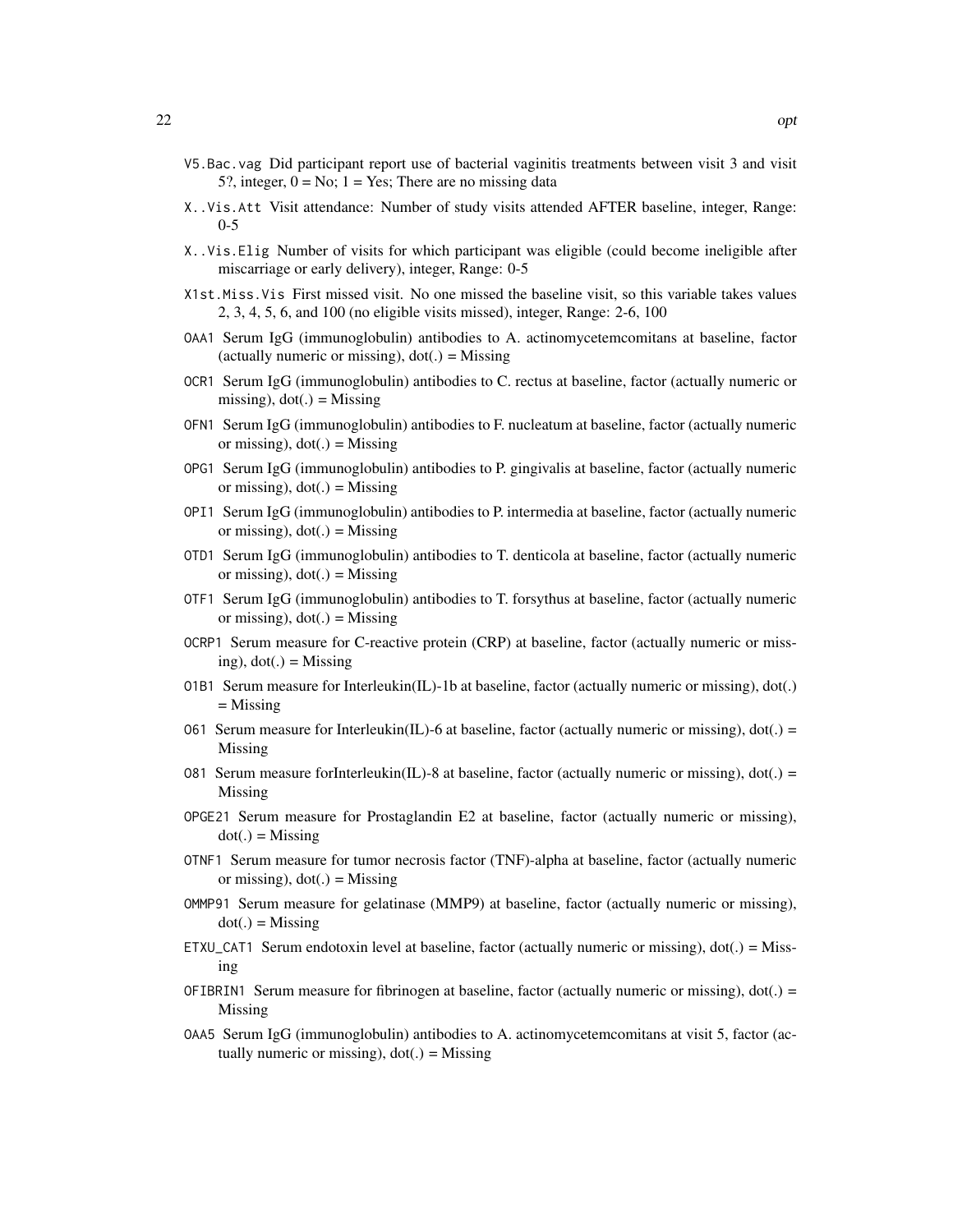- OCR5 Serum IgG (immunoglobulin) antibodies to C. rectus at visit 5, factor (actually numeric or missing),  $dot(.) =$  Missing
- OFN5 Serum IgG (immunoglobulin) antibodies to F. nucleatum at visit 5, factor (actually numeric or missing),  $dot(.) =$  Missing
- OPG5 Serum IgG (immunoglobulin) antibodies to P. gingivalis at visit 5, factor (actually numeric or missing),  $dot(.) =$  Missing
- OPI5 Serum IgG (immunoglobulin) antibodies to P. intermedia at visit 5, factor (actually numeric or missing),  $dot(.) =$  Missing
- OTD5 Serum IgG (immunoglobulin) antibodies to T. denticola at visit 5, factor (actually numeric or missing),  $dot(.)$  = Missing
- OTF5 Serum IgG (immunoglobulin) antibodies to T. forsythus at visit 5, factor (actually numeric or missing),  $dot(.) =$  Missing
- OCRP5 Serum measure for C-reactive protein (CRP) at visit 5, factor (actually numeric or missing),  $dot(.) =$ Missing
- 01B5 Serum measure for Interleukin(IL)-1b at visit 5, factor (actually numeric or missing),  $dot(.)$ = Missing
- 065 Serum measure forInterleukin(IL)-6 at visit 5, factor (actually numeric or missing),  $dot(.) =$ Missing
- 085 Serum measure forInterleukin(IL)-8 at visit 5, factor (actually numeric or missing),  $dot(.) =$ Missing
- OPGE25 Serum measure for Prostaglandin E2 at visit 5, factor (actually numeric or missing), dot(.) = Missing
- OTNF5 Serum measure for tumor necrosis factor (TNF)-alpha at visit 5, factor (actually numeric or missing),  $dot(.) =$ Missing
- OMMP95 Serum measure for gelatinase (MMP9) at visit 5, factor (actually numeric or missing),  $dot(.) =$ Missing
- ETXU\_CAT5 Serum endotoxin level at visit 5, factor (actually numeric or missing), dot(.) = Missing
- OFIBRIN5 Serum measure for fibrinogen at visit 5, factor (actually numeric or missing),  $dot(.) =$ Missing
- BL.DNA Total amount of bacterial DNA extracted from plaque as a measure of total bacterial concentration at baseline (ng/mL), numeric, range: 0-5750.0
- BL.Univ Count of all bacteria detected by universal primer at baseline, numeric, range: 1,890,000- 1,070,000,000, Blank = Missing
- BL.AA Count of A. actinomycetemcomitans bacteria at baseline, numeric, range: 0-7,970,000,  $Blank = Missing$
- BL.PG Count of P. gingivalis bacteria at baseline, numeric, range: 0-167,000,000, Blank = Missing
- BL.TD Count of T. denticola bacteria at baseline, numeric, range: 0-50,500,000, Blank = Missing
- BL.TF Count of T. forsythus bacteria at baseline, numeric, range: 0-40,200,000, Blank = Missing
- BL.PI Count of P. intermedia bacteria at baseline, numeric, range: 0-87,500,000, Blank = Missing
- BL.CR Count of C. rectus bacteria at baseline, numeric, range: 0-32,600,000, Blank = Missing
- BL.FN Count of F. nucleatum bacteria at baseline, numeric, range: 67,300- 152,000,000, Blank = Missing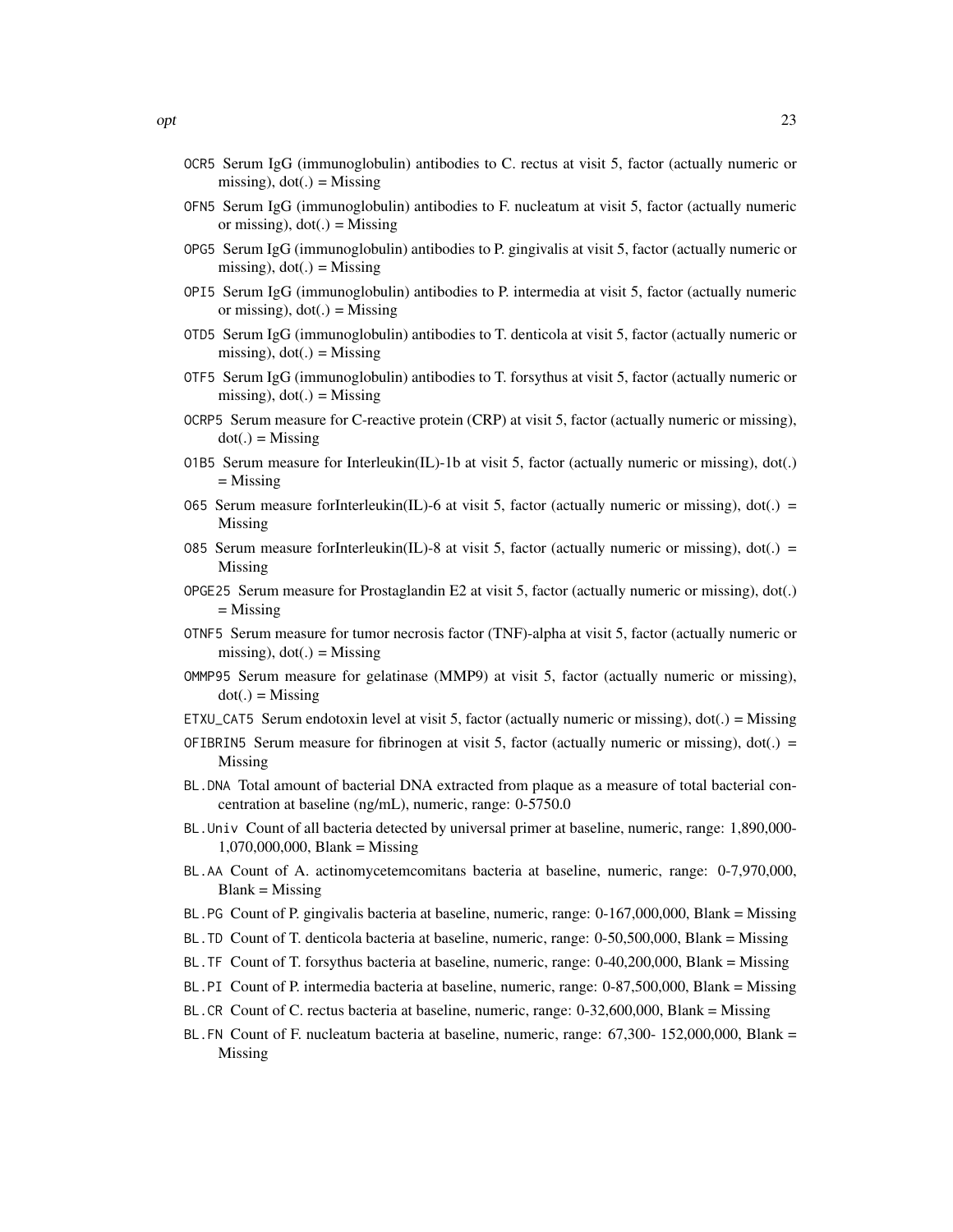- BL.S7 Sum of the 7 species-specific bacterial counts (variables 138-144) at baseline, rounded to 3 significant figures, numeric, range: 87,000-391,000,000, Blank = Missing
- V5.DNA Total amount of bacterial DNA extracted from plaque as a measure of total bacterial concentration at visit 5 (ng/mL), numeric, range: 0-5750.0
- V5.Univ Count of all bacteria detected by universal primer at visit 5, numeric, range: 1,890,000- 1,070,000,000, Blank = Missing
- V5.AA Count of A. actinomycetemcomitans bacteria at visit 5, numeric, range: 0-40,200,000,  $Blank = Missing$
- V5.PG Count of P. gingivalis bacteria at visit 5, numeric, range: 0-40,200,000, Blank = Missing
- V5.TD Count of T. forsythus bacteria at visit 5, numeric, range: 0-40,200,000, Blank = Missing
- V5.TF Count of T. forsythus bacteria at visit 5, numeric, range: 0-40,200,000, Blank = Missing
- V5.PI Count of P. intermedia bacteria at visit 5, numeric, range: 0-87,500,000, Blank = Missing
- V5.CR Count of C. rectus bacteria at visit 5, numeric, range: 0-32,600,000, Blank = Missing
- V5.FN Count of F. nucleatum bacteria at visit 5, numeric, range: 67,300- 152,000,000, Blank = Missing
- V5.S7 Sum of the 7 species-specific bacterial counts (variables 138-144) at visit 5, rounded to 3 significant figures, numeric, range: 87,000-391,000,000, Blank = Missing
- BL..AA Percent of A. actinomycetemcomitans out of total DNA (variable 146) at baseline, numeric, range:  $0-8.9$ , Blank = Missing
- BL..PG Percent of P. gingivalis out of total DNA at baseline, numeric, range: 0-37.3, Blank = Missing
- BL..TD Percent of T. denticola out of total DNA at baseline, numeric, range: 0-13.2, Blank = Missing
- BL..TF Percent of T. forsythus out of total DNA at baseline, numeric, range: 0-17.7, Blank = Missing
- BL..PI Percent of P. intermedia out of total DNA at baseline, numeric, range: 0-46.3, Blank = Missing
- BL..CR Percent of C. rectus out of total DNA at baseline, numeric, range: 0-10.5, Blank = Missing
- BL..FN Percent of F. nucleatum out of total DNA at baseline, numeric, range: 0.330-63.2, Blank = Missing
- BL..S7 Sum of the percents for the 7 species (AA, PG, TD, TF, PI, CR, and FN) at baseline, numeric, range:  $0.420 - 86.3$ , Blank = Missing
- V5..AA Percent of A. actinomycetemcomitans out of total DNA at visit 5, numeric, range: 0-16.1,  $Blank = Missing$
- V5..PG Percent of P. gingivalis out of total DNA at visit 5, numeric, range: 0-59.7, Blank = Missing
- V5..TD Percent of T. denticola out of total DNA at visit 5, numeric, range: 0-20.5, Blank = Missing
- V5..TF Percent of T. forsythus out of total DNA at visit 5, numeric, range: 0-19.3, Blank = Missing
- V5..PI Percent of P. intermedia out of total DNA at visit 5, numeric, range: 0-40.7, Blank = Missing
- V5..CR Percent of C. rectus out of total DNA at visit 5, numeric, range: 0-14.6, Blank = Missing
- V5..FN Percent of F. nucleatum out of total DNA at visit 5, numeric, range: 0-49.9, Blank = Missing
- V5..S7 Sum of the percents for the 7 species (AA, PG, TD, TF, PI, CR, and FN) at visit 5, numeric, range: 2.560-80.8, Blank = Missing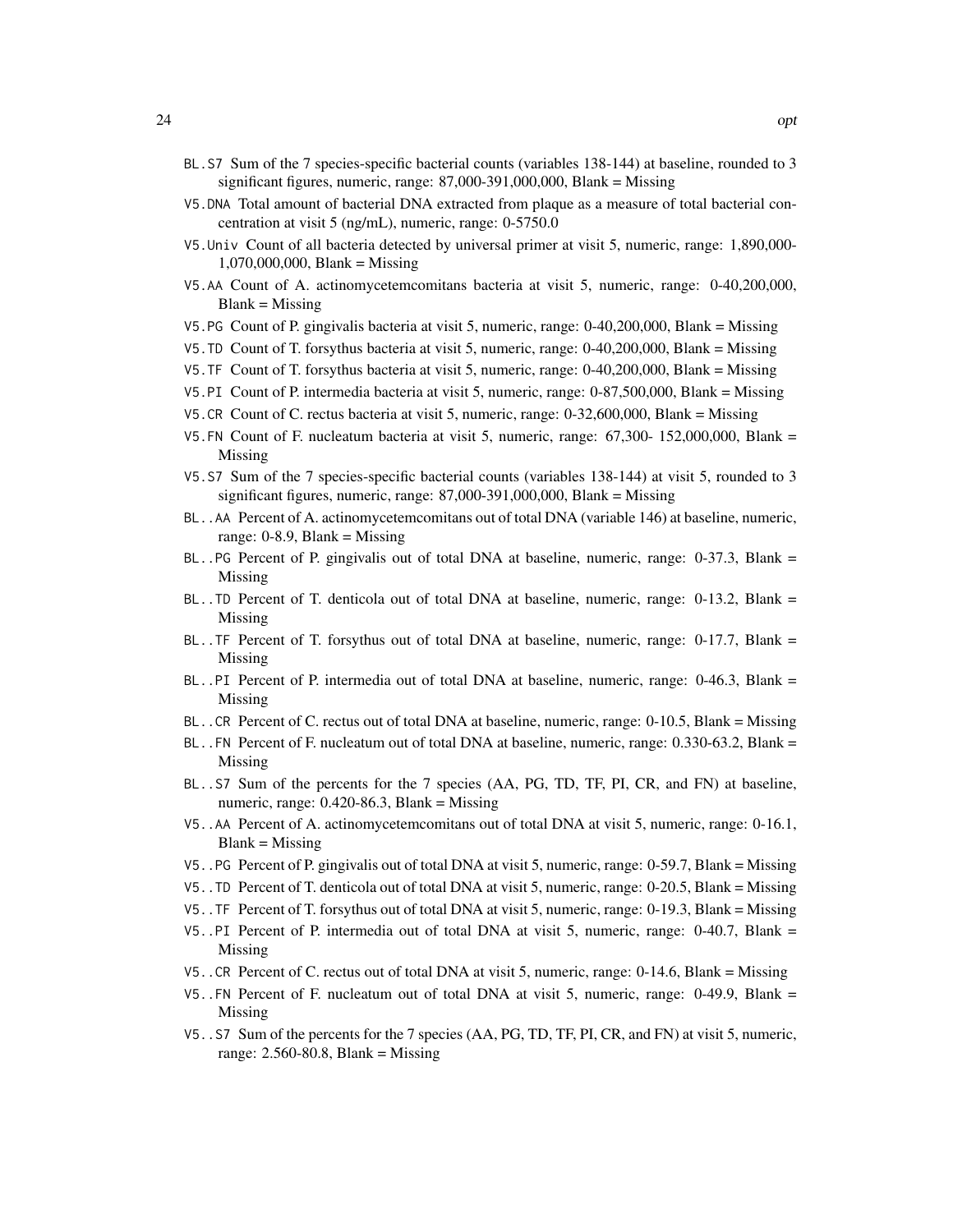#### Background::

Randomized Clinical Trial on the Effect of Treatment of Maternal Periodontal Disease Can Reduce Preterm Birth Risk.

Maternal periodontal disease has been linked in observational studies to preterm birth (< 37 weeks) and low birth weight  $( $2500 \text{ g}$ )$  outcomes. The Obstetrics and Periodontal Therapy study was a multi-center randomized trial evaluating the effect of nonsurgical periodontal treatment intervention on preterm birth, comparing outcomes of women treated before 21 weeks gestation (treatment) to those treated after delivery (control).

Preterm birth, defined as delivery before 37 weeks of gestation, is a growing problem. In some cases, preterm birth can lead to infant death; in others, its consequences may include neurodevelopmental disabilities, cognitive impairment, and/or respiratory disorders in the child. Many risk factors for preterm birth have already been identified, including maternal age, drug use, and diabetes. However, such factors are exhibited in only about half of preterm birth mothers, highlighting a need to expand our understanding of what contributes to preterm birth risk.

Several observational studies have suggested an association between maternal periodontal disease and preterm birth. Periodontal disease is an inflammatory condition characterized by the destruction of tissue and/or bone around the teeth. A major component of periodontal disease is oral colonization by gram-negative bacteria; systemic release of cytokines and/or lipopolysaccharides from these bacteria may impact fetal condition.

Inoculation of the periodontal pathogen P. gingivalis into pregnant animals does have a dosedependent effect on birth weight and preterm birth signaling, but no such causal link has been shown in humans, only some associations. Though not definitive, the possibility of a significant relationship raises the question of whether treatment of maternal periodontal disease can decrease preterm birth risk.

#### Participants::

823 participants enrolled at 4 centers underwent stratified randomization, resulting in 413 women assigned to the treatment group and 410 to control. All participants were 13-16 weeks pregnant at time of randomization (baseline/visit 1) and went on to attend monthly follow-up visits defined as visits 2, 3, 4, and 5 corresponding to gestational age ranges of 17-20, 21-24, 25-28, and 29-32 weeks.

#### Treatment::

The treatment group received periodontal treatment, oral hygiene instruction, and tooth polishing at their follow-ups, while those assigned to control underwent only brief oral exams. Data collection occurred at visits 1 (baseline), 3, and 5. The primary outcome of interest is gestational age at end of pregnancy. Additional outcomes include birthweight, clinical measures of periodontal disease, and various microbiological and immunological outcomes.

#### Analysis::

Statistical analyses were carried out on an intent-to-treat basis. Gestational age can be thought of as 'time until end of pregnancy,' for which certain survival analysis methods would be appropriate. The study used a log-rank test stratified by center to compare time until end of pregnancy for treatment and control groups.

opt 25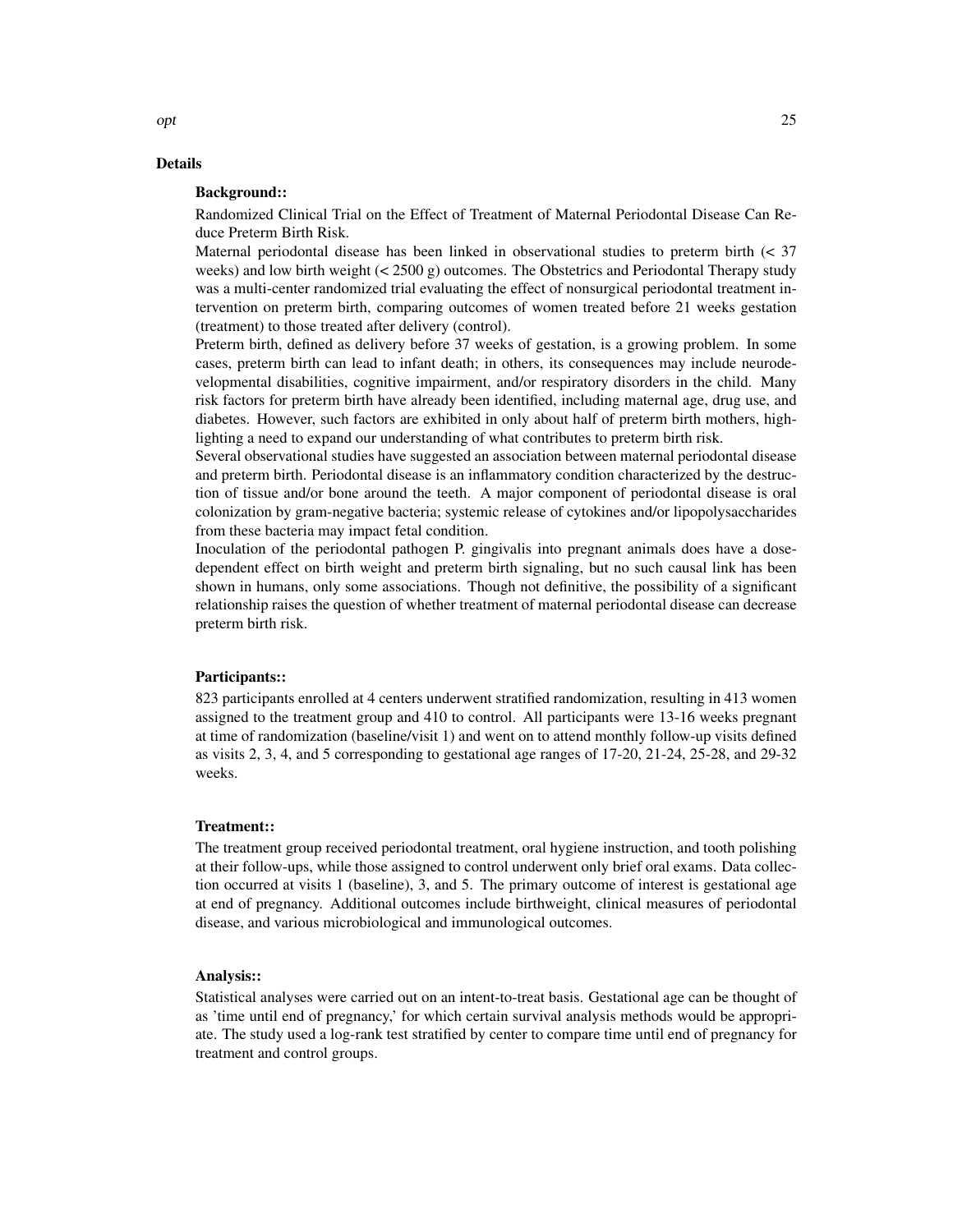<span id="page-25-0"></span>A semiparametric proportional hazards model was also used for this purpose and incorporated maternal risk factors as predictors. For the study's main analyses, gestational age was censored at 37 weeks (259 days) because the interest was in extending pregnancies that would otherwise end pre-term, not extending pregnancies generally.

Though not used in the study itself, logistic regression is another method that could be applied: for example, to gestational age, dichotomized as 'preterm' or 'not preterm' according to a gestational age cutoff, or to birthweight dichotomized as 'low' or 'high' at the 2500 g or other cutoff (2500 g would be in keeping with the World Health Organization's definition for low birth weight). Changes in clinical measures of periodontal disease from baseline to visits 3 or 5 could be analyzed using mixed effects linear models. The dataset also features a number of baseline characteristics, which could be compared in treatment and control groups via Student t-tests, Wilcoxon rank sum tests, Fisher's exact tests or Pearson's chi-square tests, as appropriate.

#### Publishing::

The nonsurgical periodontal treatment involving scaling and root planing induced significant improvements in periodontal health. The study did not however find a significant relation between periodontal treatment and preterm birth risk. The results of this study were published in 2006 by Michalowicz et al., 'Treatment of periodontal disease and the risk of preterm birth', in The New England Journal of Medicine. The Obstetrics and Periodontal Therapy Dataset contains the data used in this study.

The obstetrics and periodontal therapy dataset was contributed by Dr. Ann Brearley, Assistant Professor, Division of Biostatistics, School of Public Health, University of Minnesota and her colleagues. Please refer to this resource as: Meredith Hyun, James S. Hodges and Ann M. Brearley, 'Obstetrics and Periodontal Therapy Dataset', TSHS Resources Portal (2019). Available at https://www.causeweb.org/tshs/obstetrics-and-periodontal-therapy/.

#### Source

Michalowicz et al., 'Treatment of periodontal disease and the risk of preterm birth', N Engl J Med 2006; 355:1885-1894. DOI: 10.1056/NEJMoa062249

polyps *RCT of Sulindac for Polyp Prevention in Familial Adenomatous Polyposis*

#### Description

Results of a randomized, placebo-controlled trial of sulindac in the reduction of colonic polyps in Familial Adenomatous Polyposis (FAP) (more details available below the variable definitions).

#### Usage

polyps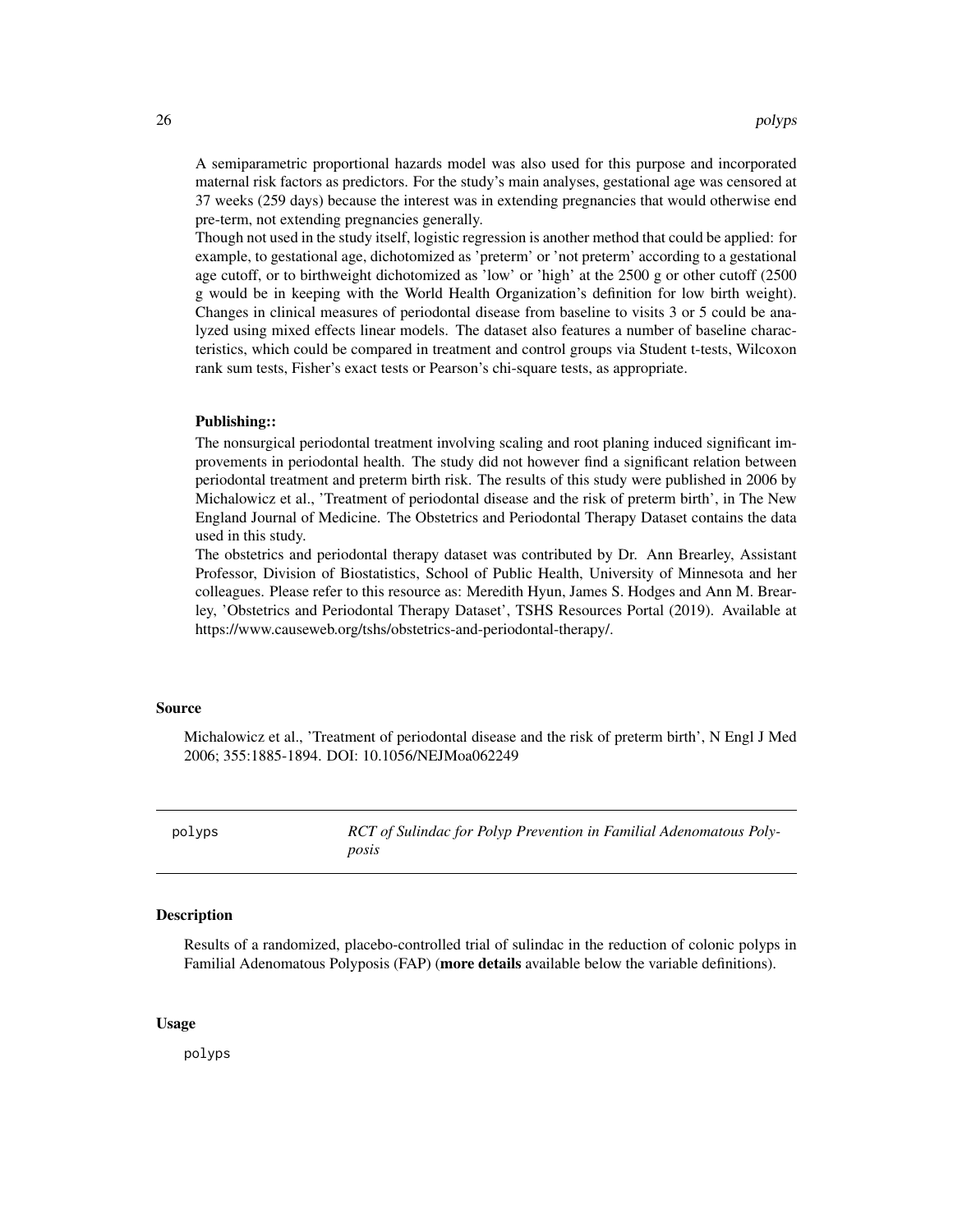#### <span id="page-26-0"></span>scurvy 27

#### Format

A data frame with 22 observations and 7 variables

**participant\_id** id number for each participant; type: character

sex participant sex, levels: female, male; type: factor

age age in years; type: numeric

baseline number of colonic polyps at baseline; type: numeric

treatment treatment assignment, levels: sulindac, placebo; type: factor

number3m number of colonic polyps at 3 months; type: numeric

number12m number of colonic polyps at 12 months; type: numeric

#### Details

FAP is an inherited condition caused by mutations in the APC (Adenomatous Polyposis Coli) gene that leads to early and frequent formation of precancerous polyps of the colon at a young age, and invariably leads to the development of colon cancer at a young age.

Early, frequent surveillance colonoscopy and polyp removal is helpful, but this study examined whether there is a beneficial effect of preventive medical therapy with the nonsteroidal pain reliever, sulindac, versus placebo in a RCT vs placebo in 22 participants, with polyp number measured (via colonoscopy) at baseline, 3 months, and 12 months after starting the study drug. Note that one subject did not return for the 12 month colonoscopy.

#### Source

This data set is from a study published in 1993 in the New England Journal of Medicine,

F. M. Giardiello, S. R. Hamilton, A. J. Krush, S. Piantadosi, L. M. Hylind, P. Celano, S. V. Booker, C. R. Robinson and G. J. A. Offerhaus (1993), Treatment of colonic and rectal adenomas with sulindac in familial adenomatous polyposis. New England Journal of Medicine, 328(18), 1313- 1316.

This dataset is derived from and improved upon from the HSAUR package.

scurvy *Randomized Trial of Six Therapies for Scurvy*

### Description

Results of a randomized, 6-arm comparator-controlled trial of 6 interventions to treat scurvy in 12 disabled seamen, as reported by James Lind in 1757 (more details available below the variable definitions).

#### Usage

scurvy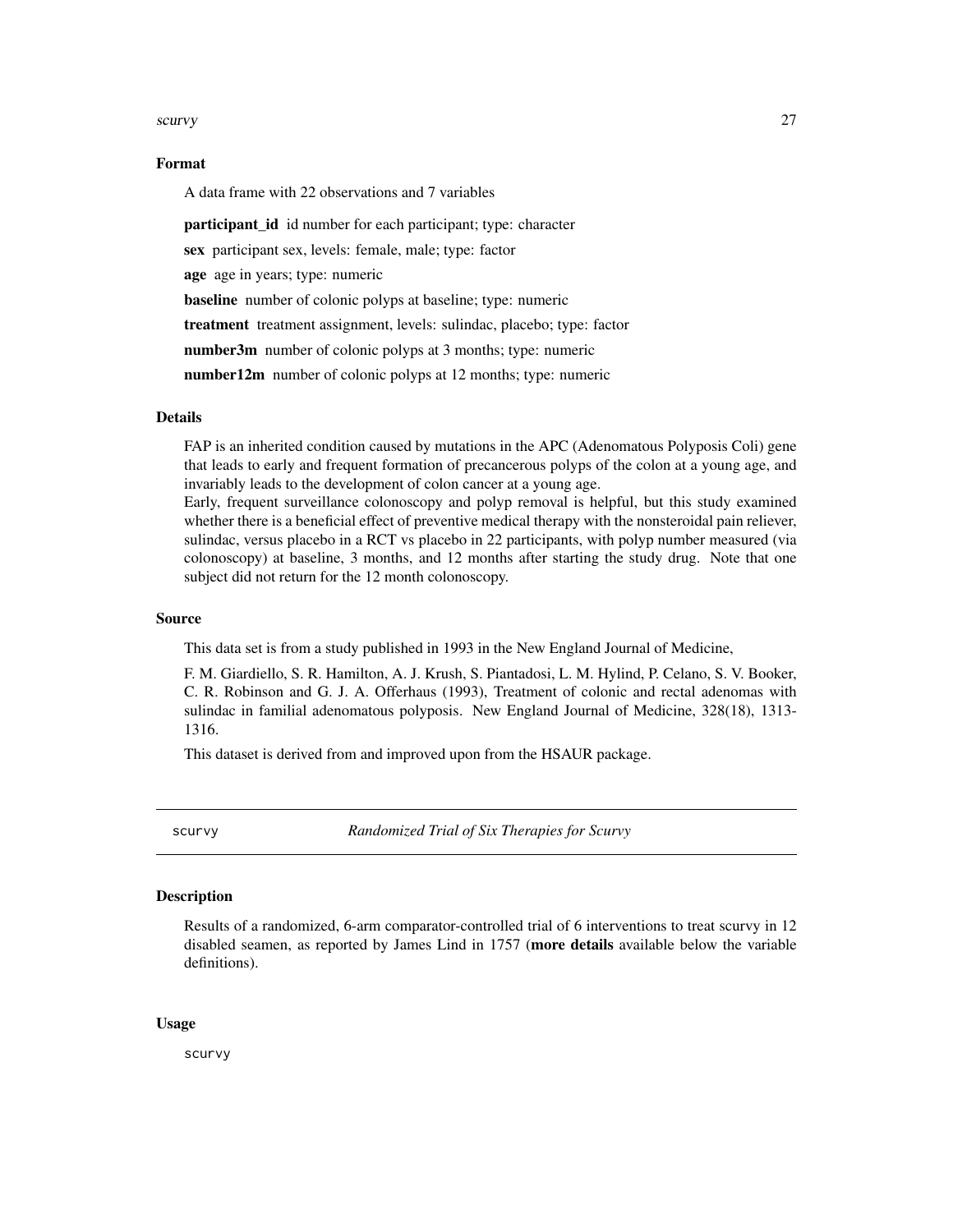#### Format

A data frame with 12 observations and 8 variables

- study\_id invented id number for each participant; type: character
- treatment assigned treatment, levels: cider, dilute sulfuric acid, vinegar, sea water, citrus, purgative\_mixture; type: factor
- dosing regimen for scurvy details on daily dosing and schedule; type: character
- **gum rot d6** rating of symptom of rotting of gums; type: factor, with levels:  $0$ =none, 1=mild, 2=moderate, 3=severe
- **skin** sores  $d6$  rating of symptom of skin sores; type: factor, with levels: 0=none, 1=mild, 2=moderate, 3=severe
- weakness\_of\_the\_knees\_d6 rating of symptom of weakness of the knees (ability to stand); type: factor, with levels: 0=none, 1=mild, 2=moderate, 3=severe
- lassitude\_d6 rating of symptom of lassitude (generalized weakness); type: factor, with levels: 0=none, 1=mild, 2=moderate, 3=severe
- fit\_for\_duty\_d6 dichotomous fitness for duty as a seaman; type: factor: 0\_no, 1\_yes

#### Details

Scurvy was a common affliction of seamen on long voyages, leading to mouth sores, skin lesions, weakness of the knees, and lassitude. Scurvy could be fatal on long voyages. James Lind reported the treatment of 12 seamen with scurvy in 1757, in *A Treatise on the Scurvy in Three Parts*. This 476 page bloviation can be found scanned to the Google Books website [A Treatise on the Scurvy.](https://www.google.com/books/edition/A_Treatise_on_the_Scurvy/oP1UEXWU7fsC?hl=en&gbpv=1&printsec=frontcover) Pages 149-153 are a rare gem among what can be generously described as 400+ pages of evidencefree blathering, and these 4 pages may represent the first report of a controlled clinical trial.

Lind was the ship's surgeon on board the HMS Salisbury, and had a number of scurvy-affected seamen at his disposal. Many remedies had been described and advocated for, with no more than anecdotal evidence. On May 20, 1747, Lind decided to try the 6 available therapies at his disposal in a comparative study in 12 affected seamen. He selected 12 with roughly similar severity, with notable skin and mouth sores, weakness of the knees, and significant lassitude, making them unfit for duty. They each received the standard shipboard diet of gruel and mutton broth, supplemented with occasional biscuits and puddings. Each treatment was a dietary supplement (including citrus fruits) or a medicinal.

This data frame was reconstructed from Lind's account as recorded on these 4 pages, with his estimates of severity translated to a 4 point Likert scale (0-3) for each of the symptoms he described at his chosen endpoint on day 6. A fanciful study\_id variable was added, along with detailed descriptions of the dosing schedule of each treatment.

Of note, there is some dispute about whether this was truly the first clinical trial, or whether it actually happened. See link about the [historical debate.](https://www.bbvaopenmind.com/en/science/leading-figures/james-lind-and-scurvy-the-first-clinical-trial-in-history/) Lind reported that the seamen treated with 2 lemons and an orange daily did best, followed by those treated with cider. Those treated with elixir of vitriol only had improvement in mouth sores. One imagines that acidic substances (like dilute sulfuric acid, vinegar, cider, and citrus fruits) might have been rather painful on these mouth sores. Unfortunately, the burial of 4 valuable pages of data in 476 pages of noise, a publication delay of 10 years, and Lind's half-hearted conclusions, meant that it took until 1795 before the British Navy mandated daily limes for seamen.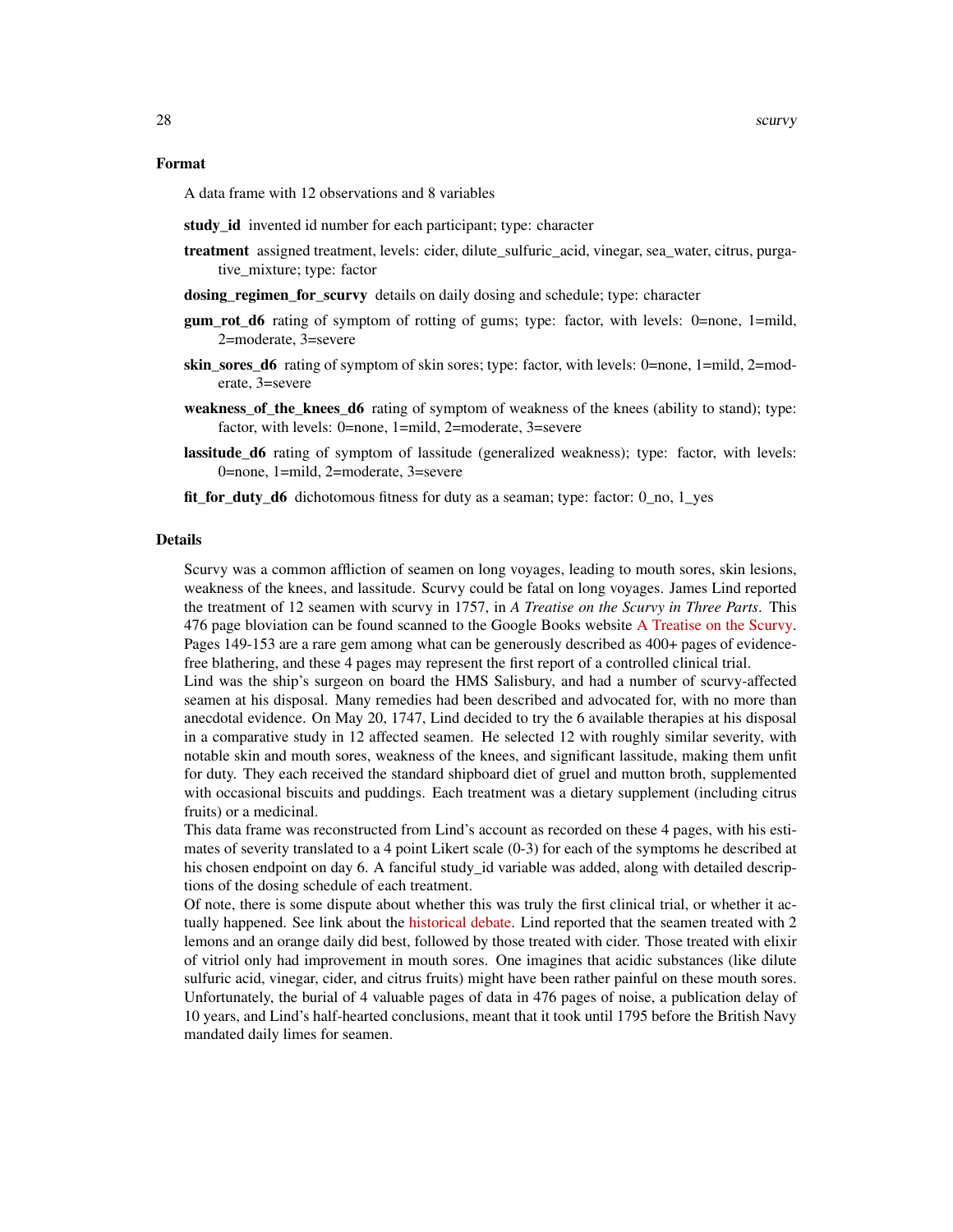#### <span id="page-28-0"></span>smartpill 29

#### Source

This data set is faithfully reconstructed from a report published in 1757 as *A Treatise on the Scurvy in 3 Parts*, by James Lind, pp. 149-153, and you can find a scan of the source document that you can read yourself on Google Books [here.](https://www.google.com/books/edition/A_Treatise_on_the_Scurvy/oP1UEXWU7fsC?hl=en&gbpv=1&printsec=frontcover)

| smartpill |  |  |
|-----------|--|--|
|           |  |  |
|           |  |  |

Prospective Cohort Study of Intestinal Transit using a SmartPill to *Compare Trauma Patients to Healthy Volunteers*

#### Description

This study evaluated gastric emptying, small bowel transit time, and total intestinal transit time in 8 critically ill trauma patients. These data were compared with those obtained in 87 healthy volunteers from a separate trial. Data were obtained with a motility capsule that wirelessly transmitted pH, pressure, and temperature to a recorder attached to each subject's abdomen. Transit times were available for almost all patients, however, pH, pressure and temperature data is missing for all critically ill patients and sparsely missing for the healthy volunteers (more details available below the variable definitions)

#### Usage

smartpill

#### Format

A data frame with 95 obsrvations and 22 variables

Group Study group, numeric,  $0 =$  Critically Ill Trama Patient,  $1 =$  Healthy Volunteer

Gender Gender, numeric, range:  $0 =$  Female,  $1 =$  Male

Race Race, numeric,  $1 =$  White,  $2 =$  Black,  $3 =$  Asian/Pacific Islander,  $4 =$  Hispanic,  $5 =$  Other

Height Height (centimeters), numeric, range: 132.1-193.0

- Weight Weight (kilograms), numeric, range: 44.9-127.0
- Age Age (years), numeric, range: 18.0-72.0
- GE.Time Gastric Emptying Time is time from ingestion to gastric emptying (hours), numeric, range: 1.7-74.3
- SB.Time Small Bowel Transit Time is time from gastric emptying to ileocecal junction (hours), numeric, range: 1.8-13.8
- C.Time Colonic Transit Time is time from ileocecal junction to body exit (hours), numeric, range: 0.7-118.9
- WG.Time Whole Gut Time is time from ingestion to body exit (hours), numeric, range: 6.0-816.0
- S.Contractions Stomach contractions are counted if the peak amplitude of the contraction is over 10 mmHg and under 300 mmHg, numeric, range: 47.0-1665.0
- S.Sum.of.Amplitudes Stomach sum of amplitudes (mm Hg), numeric, range: 655.6-33800.3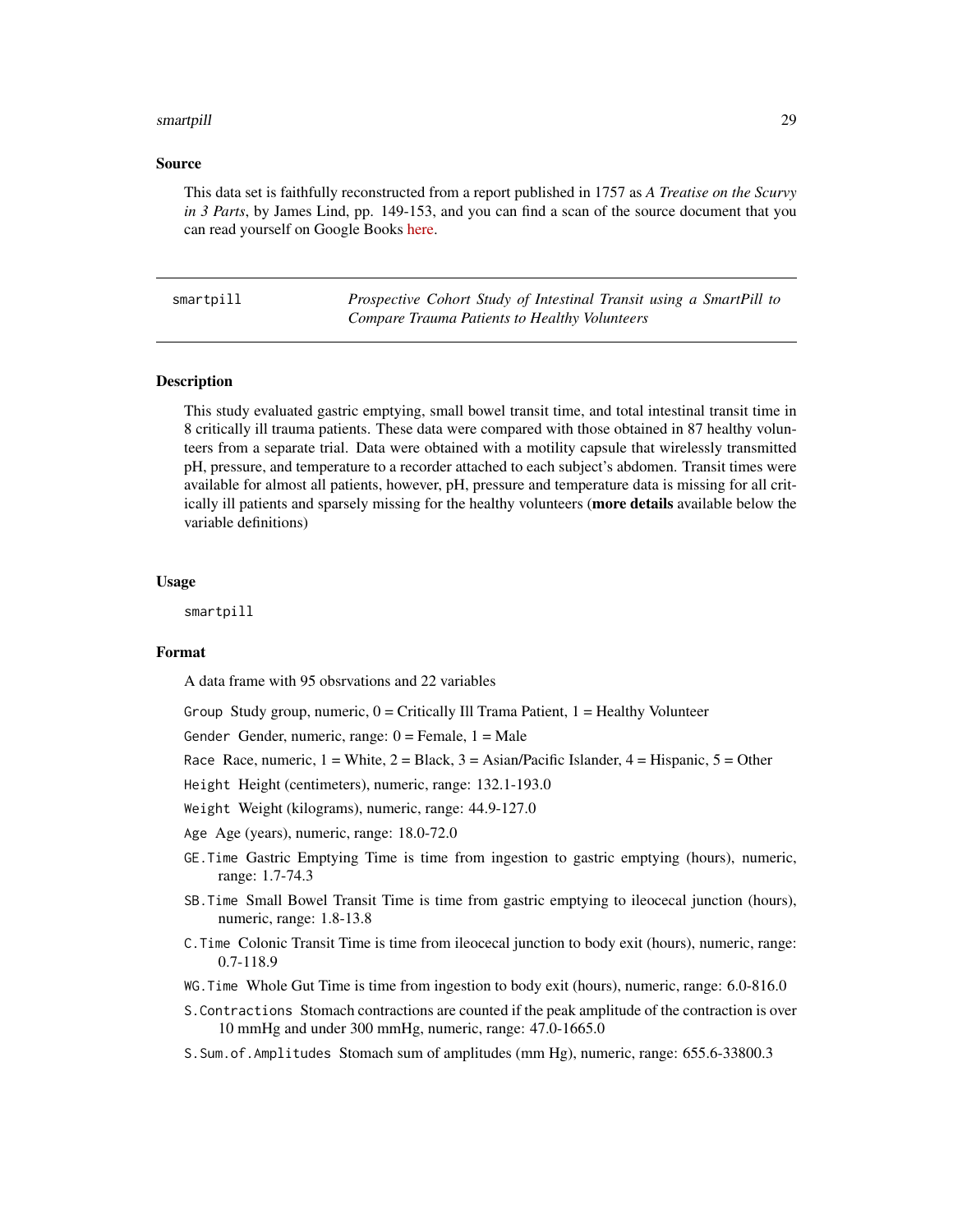- S.Mean.Peak.Amplitude Stomach mean peak amplitude is the sum of amplitudes divided by number of contractions (mm Hg), numeric, range: 4.6-43.4
- S.Mean.pH Stomach mean pH is the average pH over the whole recording time in the stomach with normal ~ 1.5-3.5, numeric, range: 1.5-5.9
- SB.Contractions Small Bowel contractions are counted if the peak amplitude of the contraction is over 10 mmHg and under 300 mmHg, numeric, range: 223.0-2375.0
- SB.Sum.of.Amplitudes Small Bowel sum of amplitudes (mm Hg), numeric, range:3899.4-41122.5
- SB.Mean.Peak.Amplitude Small Bowell mean peak amplitude is the sum of amplitudes divided by number of contractions (mm Hg), numeric, range: 15.0-27.9
- SB.Mean.pH Small Bowel mean pH is the average pH over the whole recording time in the small bowel, normal  $\sim 6-7.4$ , numeric, range: 4.7-8.6
- Colon.Contractions Colon contractions are counted if the peak amplitude of the contraction is over 10 mmHg and under 300 mmHg, numeric, range: 41.0-2672.0
- Colon.Sum.of.Amplitudes Colon sum of amplitudes (mm Hg), numeric, range:1872.6-117707.5
- C.Mean.Peak.Amplitude Colon mean peak amplitude is the sum of amplitudes divided by number of contractions (mm Hg), numeric, range: 32.8- 64.2
- C.Mean.pH Colon mean pH is the average pH over the whole recording time in the colon, normal ~ 5-7-6.7, numeric, range: 3.9-8.1

The Smart Pill dataset was contributed by Dr. Amy Nowacki, Associate Professor, Cleveland Clinic. Please refer to this resource as: Amy S. Nowacki, 'Smart Pill Dataset', TSHS Resources Portal (2017). Available at https://www.causeweb.org/tshs/smart-pill/.

Delayed gastric emptying is a well-known problem in critically ill patients and is associated with feeding disturbances and inadequate nutrition. However, evaluating gastrointestinal function remains challenging in critically ill patients who are mechanically ventilated. Many tests that are practical and accurate under standardized, controlled conditions often fail in the critical care setting. For example, the consensus recommendations for gastric emptying scintigraphy are impractical in intubated patients because they recommend low-fat, egg white meal with imaging at 0, 1, 2, and 4 hours after meal ingestion. Another test, the lactulose hydrogen breath test, relies on prompt bacterial breakdown of lactulose in the colon; however, changes in bacterial flora - which are presumably common in critical care patients - can produce false transit times.

The 13C-octanoic acid breath test was reported as successful when used bedside to measure gastric emptying. However, manometry only assesses the upper gastrointestinal function, mainly esophagus, stomach, and proximal small bowel. Finally, video capsule technology has been used to determine small bowel transit time and pathomorphology in critically ill patients, although inadequate battery lifespan of the capsule (approximately 8-10 hours) could prevent complete examination in some cases.

An alternative technique, wireless capsule technology, may be useful for evaluating gastrointestinal motility in critical care patients. A newly developed motility capsule for assessing gastric emptying in patients with suspected gastroparesis has been available since 2006. It is a wireless capsule that transmits pH, pressure, and temperature.

This study describes the first use of a novel motility capsule to compare gastric emptying and small bowel transit times in critically ill trauma patients with intracranial hemorrhage with times recorded previously in healthy volunteers. Secondly, this study compares critically ill patients and volunteers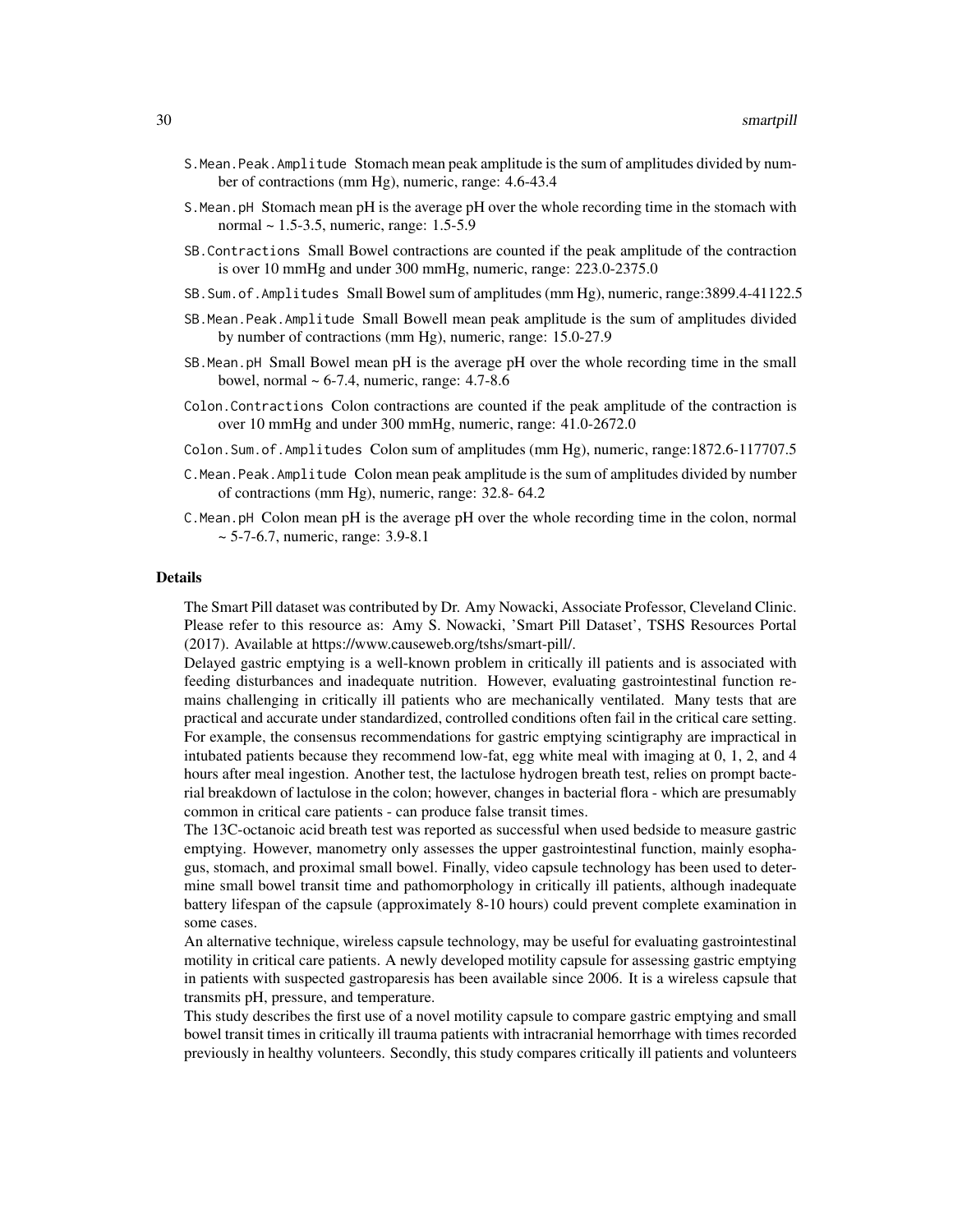#### <span id="page-30-0"></span>strep\_tb 31

on whole-gut transit time.

#### Source

Rauch et al. 'Use of Wireless Utility Capsule to Determine Gastric Emptying and Small Intestinal Transit Times in Critically Ill Trauma Patients'. Journal of Critical Care 2012; 27(5): 534.e7- 534.e12.

strep\_tb *RCT of Streptomycin Therapy for Tuberculosis*

#### **Description**

Results of a randomized, placebo-controlled, prospective 2-arm trial of streptomycin 2 grams daily (arm A2) vs. placebo (arm A1) to treat tuberculosis in 107 young patients, as reported by the Streptomycin in Tuberculosis Trials Committee in 1948 in the British Medical Journal (more details available below the variable definitions).

#### Usage

strep\_tb

### Format

A data frame with 107 observations and 13 variables

patient\_id invented id number for each participant; type: character

arm assigned treatment arm, Streptomycin or Control; type: factor

- dose\_strep\_g grams, dose of Streptomycin: numeric, 0, 1, or 2 grams
- dose\_PAS\_g grams, dose of PAS (Para-Amino-Salicylate): numeric, 5, 10, or 20 grams. Note that no one in this intial study (study A) received PAS. This was added for combination therapy in studies B and C, as reported in 1952.
- **gender** gender, dichotomous (this was in 1948); type: factor, with levels:  $M = Male$ ,  $F = Female$
- baseline\_condition Condition of the Patient at Baseline, 3 levels, 1\_Good, 2\_Fair, 3\_Poor; type: factor
- baseline\_temp temperature at baseline in degrees fahrenheit or celsius, but categorized into 4 levels (afebrile level apparently were cases not measured with a thermometer): factor, with levels: 1\_afebrile, 2\_<99F/<37.2C, 3\_99-99.9F/37.2-37.75C, 4\_100F+/37.7C+
- **baseline\_esr** Erythrocyte Sedimentation Rate in mm per hour, categorized into 4 levels, from 0-51+ mm per hour; type: factor, with levels: 1\_0-10, 2\_11-20, 3\_21-50, 4\_51+
- baseline\_cavitation dichotomous presence of cavitation on the baseline chest x-ray; type: factor: 0\_no, 1\_yes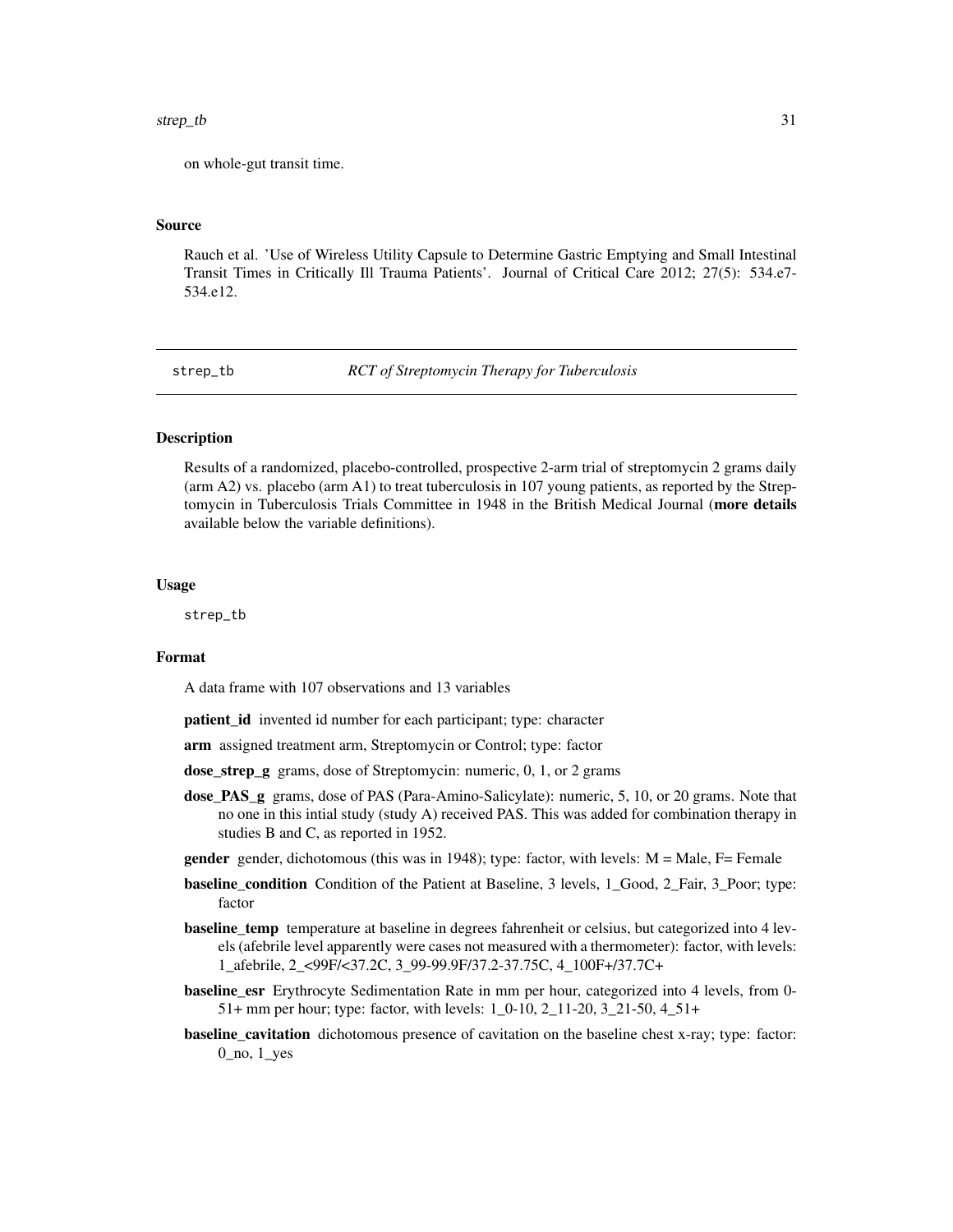- <span id="page-31-0"></span>strep\_resistance streptomycin resistance after 6 months of therapy, measured on a 0-100+ scale, categorized into 3 levels - sensitive, moderate, and resistant; type: factor: 1 sens  $0-8$ , 2 mod 8-99, 3\_resist\_100+
- radiologic 6m Likert score rating of radiologic response on chest x-ray at 6 months; type: factor: 1\_Death, 2\_Considerable\_deterioration, 3\_Moderate\_deterioration, 4\_No\_change, 5\_Moderate\_improvement, 6\_Considerable\_improvement
- rad\_num Likert score numeric rating of radiologic response on chest x-ray at 6 months; type: numeric: 1-6, from Death to Considerable Improvement
- **improved** Dichotomous outcome of improvement (equal to rad\_num of 5-6); type: logical, TRUE or FALSE. 55 of the 107 participants were improved.

The Streptomycin for Tuberculosis trial in 1948 was considered the first modern randomized, placebo-controlled clinical trial, which could be done in part because there were very limited supplies of streptomycin in the UK after World War II.

This publication seems a bit primitive today, without standard features like a proper Table 1, and some creative use of graphs to display baseline characteristics of the study sample

More strikingly, there is no ethics committee approval, or consent.

You can read the pdf of the original journal article at [Streptomycin in TB Study.](https://www.ncbi.nlm.nih.gov/pmc/articles/PMC2091872/pdf/brmedj03701-0007.pdf)

This was the first of a series of 3 trials, in which the initial effectiveness of Streptomycin was established, but rapid resistance developed, and significant side effects occurred at a dose of 2 grams of streptomycin. This type of resistance also occurred with another new anti-tubercular therapy at the time, PAS (Para-Amino-Salicylate). Subsequent trials B and C evaluated different doses and combinations of Streptomycin and PAS, and were published together in 1952 in the BMJ, with the pdf available here [1952 Three Streptomycin in TB Studies Summarized.](https://www.ncbi.nlm.nih.gov/pmc/articles/PMC2023677/pdf/brmedj03496-0024.pdf)

Commentary on the conduct of these trials from one of the MD investigators can be found at [MD](https://www.ncbi.nlm.nih.gov/pmc/articles/PMC1592068/) [Clinical Trialist Commentary.](https://www.ncbi.nlm.nih.gov/pmc/articles/PMC1592068/)

Commentary on the design and analysis of these trials from statistician A. Bradford Hill can be found at [Statistican Commentary.](https://www.sciencedirect.com/science/article/abs/pii/019724569090001I)

#### Source

This data set is reconstructed to the best of my ability from the paper in the British Medical Journal from 1948, entitled, Streptomycin Treatment of Pulmonary Tuberculosis, pages 769-782 in the October 30, 1948 edition, authored by the Streptomycin in Tuberculosis Trials Committee. You can find the pdf at [Streptomycin in TB.](https://www.ncbi.nlm.nih.gov/pmc/articles/PMC2091872/pdf/brmedj03701-0007.pdf)

supraclavicular *Study of Supraclavicular Anesthesia*

#### **Description**

This data set contains 103 patients who were scheduled to undergo an upper extremity procedure suitable for supraclavicular anesthesia. Patients were randomly assigned to either (1) combined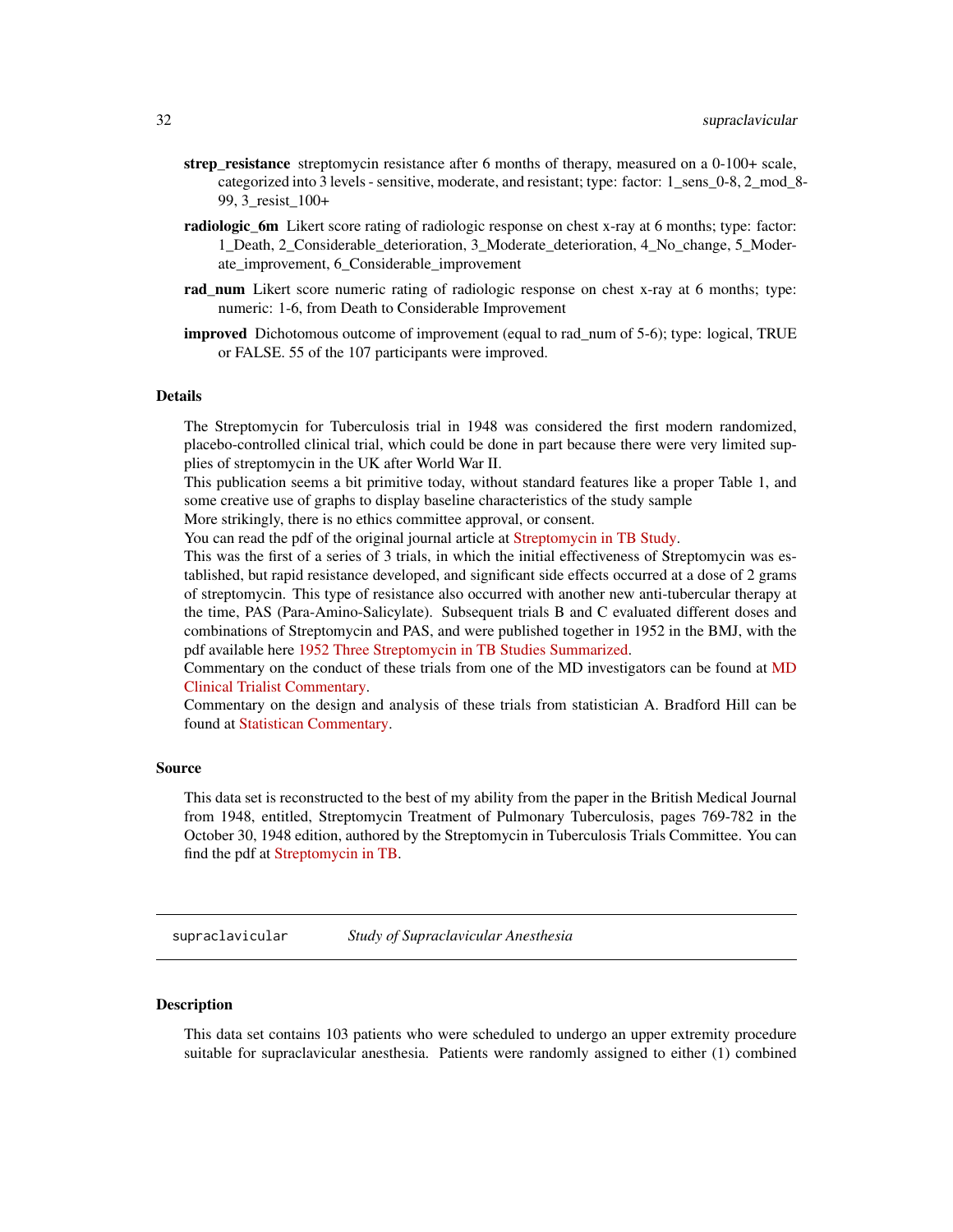#### supraclavicular 33

group-ropivacaine and mepivacaine mixture; or (2) sequential group-mepivacaine followed by ropivacaine. A number of demographic and post-op pain medication variables (fentanyl, alfentanil, midazolam) were collected. The primary outcome is time to 4-nerve sensory block onset. The dataset is cleaned and relatively complete. There are no outliers or data problems (more details available below the variable definitions).

#### Usage

supraclavicular

#### Format

A data frame with 103 observations and 17 variables

subject Subject ID, numeric, range: 1-103

group Anesthetic group, numeric,  $1 =$  Mixture;  $2 =$  Sequential

gender Gender, numeric,  $1 = Male$ ;  $0 = Female$ 

bmi Body mass index (kg/m^2), numeric, range:19-43.5

age Age (years), numeric, range:18-74

fentanyl Fentanyl pain medication (micrograms), numeric, range: 0-250.0

alfentanil Alfentanil pain medication (milligrams), numeric, range: 0-4.3

midazolam Midazolam hypnotic-sedative medication, numeric, range: 0-9.0

- onset\_sensory Time to 4 nerve sensory block onset or, if onset\_sensory block failed the observed worst outcome of minutes for any patient (50 minutes), numeric, range: 0-50.0
- onset\_first\_sensory Time to first sensory block in minutes, or if block failed, a value of 15 minutes, numeric, range: 6-15.0
- onset\_motor Time to complete motor block or, if motor block failed, the observed worst outcome of minutes for any patient (50 minutes), numeric, range: 1-50.0
- nerve\_block\_censor block failed, numeric,  $0 =$  nerve block succeeded,  $1 =$  block failed (censored)
- med\_duration Time from the onset of 4 nerve sensory block until the first request for an analgesic medication (hours), numeric, range: 0-48.0
- med\_censor Patients who did not take an analgesic were censored at 48 hours, numeric,  $0 =$  nerve succeeded,  $1 =$  block failed (censored)
- vps\_rest Maximum postop verbal pain score (at rest), on 11 point Likert scale (0-10), numeric, range: 0-10
- vps\_movement Maximum postop verbal pain score (with movement), on 11 point Likert scale (0- 10), numeric, range: 0-10
- opioid\_total Total opioid consumption in milligrams, numeric, range: 0-225.0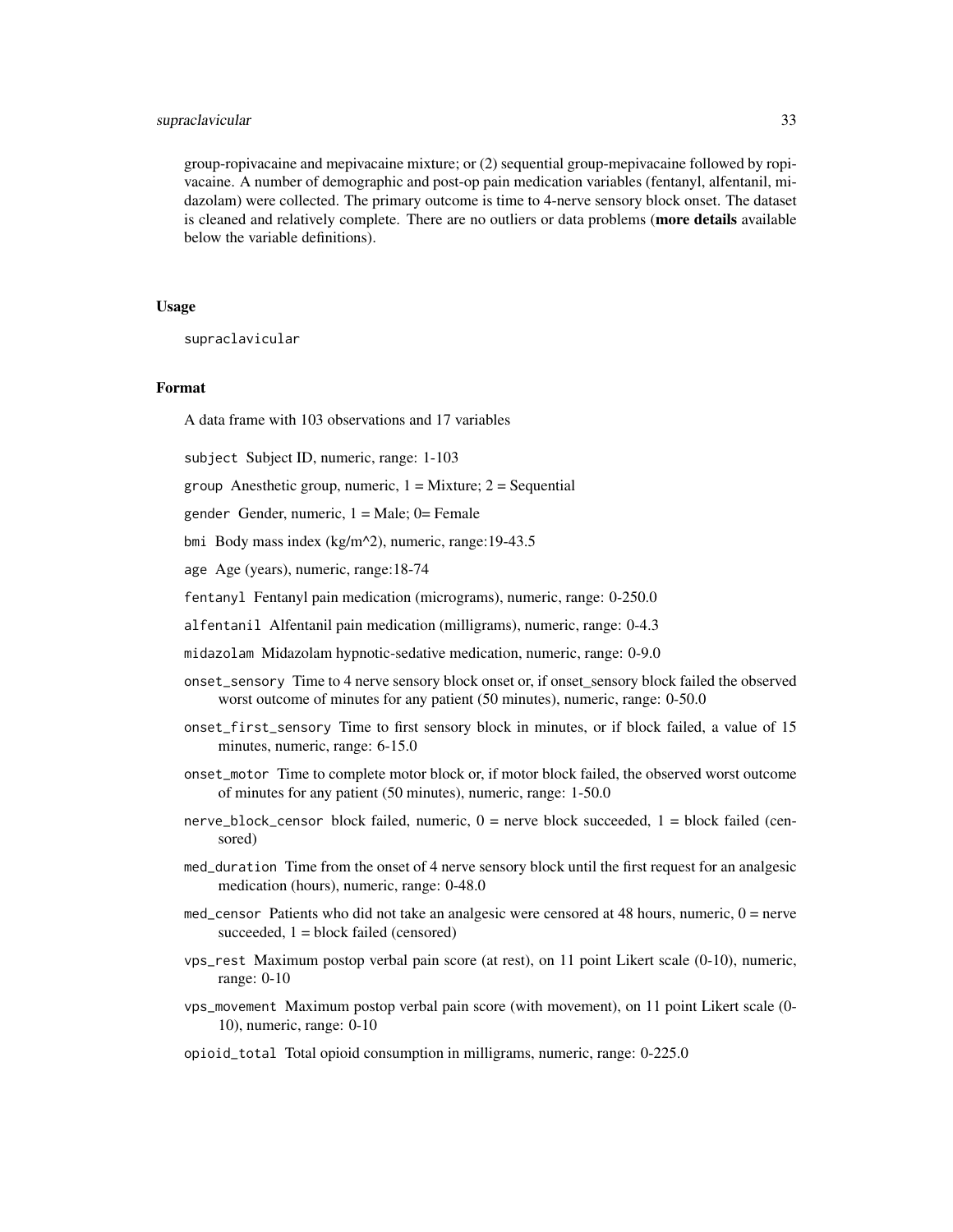<span id="page-33-0"></span>The choice of anesthetic technique combined with a suitable plan for postoperative analgesia can facilitate early discharge, improve patient comfort, and increase overall satisfaction. Patients having painful procedures who undergo general anesthesia have a 2- to 5-fold greater risk of unplanned overnight admissions compared with those having regional anesthesia. Regional anesthetic techniques and peripheral nerve blocks are especially favored for surgeries on the extremities. Both rapid onset of the block and prolonged postoperative analgesia are desired characteristics of regional anesthesia.

The choice of local anesthetics or combinations thereof can greatly influence the effectiveness of the block, onset time, duration of postoperative analgesia, need for opioid use, and patient satisfaction. Mepivacaine and ropivacaine are commonly used in peripheral nerve blocks, their drawbacks being a short duration with 1.5% mepivacaine and a delayed onset with 0.5% ropivacaine. An ideal local anesthetic with high potency, low toxicity, rapid onset, and prolonged duration does not exist yet. Investigators have therefore tried mixtures of local anesthetics in an attempt to combine their advantages with conflicting results. A potential problem is that mixing drugs dilutes the effects of each. Thus, a mixture of a rapid-onset drug such as mepivacaine with a long-acting one such as ropivacaine may well result in slower onset than mepivacaine alone and shorter duration of action than ropivacaine alone. In contrast, sequential administration of the same amounts of the same drugs may preserve the desirable features of each.

Objective: This study investigates whether sequential supraclavicular injection of 1.5% mepivacaine followed 90 seconds later by 0.5% ropivacaine provides a quicker onset and a longer duration of analgesia than an equidose combination of the 2 local anesthetics.

#### Source

These are data from a study by Roberman et al. 'Combined Versus Sequential Injection of Mepivacaine and Ropivacaine for Supraclavicular Nerve Blocks'. Reg Anesth Pain Med 2011; 36:145-50.

theoph *Cohort Study of the Pharmacokinetics of Oral Theophylline*

#### Description

Results of a Cohort Study of the Pharmacokinetics of Oral Theophylline, with plasma concentrations over time (more details available below the variable definitions).

#### Usage

theoph

#### Format

A data frame with 132 observations and 5 variables

Subject subject id number for each participant; type: ordinal factor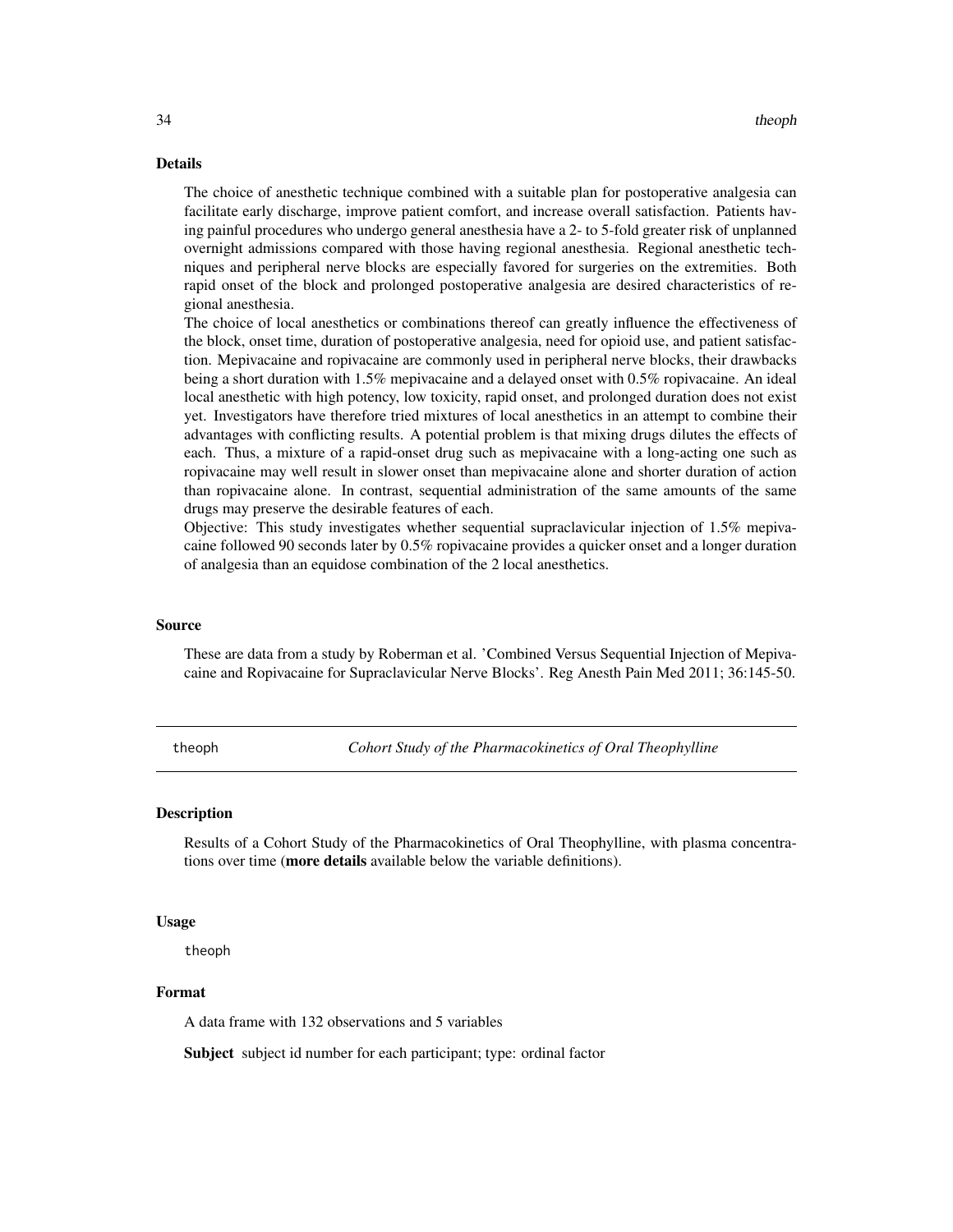#### theoph 35

Wt Weight in kilograms; type: double

Dose Dose in milligrams per kilogram; type: double

Time Time from initial dose in hours; type: double

conc Concentration of theophylline in the plasma in micrograms per milliliter' type: double

#### Details

This data set is from a pharmacokinetic study of oral dosing of the anti-asthma medication, theophylline, in 12 subjects over 25 hours, published By Dr. Robert A. Upton around 1980. The original publication, if any, is unclear and not cited. These data were used in a package named nlme, and reported in Boeckmann, A.J., et al.Dr. Upton did publish several papers on theophylline pharmacokinetics around 1980-1984, and these data could have been from one of these.

Theophylline is an methylxanthine anti-asthma medication, which acts as a bronchodilator, with secondary effects to strengthen diaphragm contraction, reduce pulmonary artery pressures, and reduce mast cell release. It can be administered by the intravenous, oral, or rectal suppository routes. Each subject in this Study (oral route) received a single oral dose of theophylline. Blood samples were taken at frequent intervals over the first 25 hours after dosing, and the quantity of theophylline in the plasma at each time point was measured in micrograms per milliliter.

Unfortunately, the theophylline plasma level in blood varies considerably between patients, because of differences in drug clearance, which is affected by body mass, age, smoking, liver and heart function, and viral infections. To complicate this drug further, it has important interactions with a number of other common medicines which can increase or decrease the drug level. Each subject in this study received a single oral dose of 300 mg of theophylline, which has been converted to a milligrams per kilogram dose. Blood samples were taken at frequent intervals over the next 25 hours after dosing, and the quantity of theophylline in the plasma at each time point was measured in micrograms per milliliter of plasma.

#### Source

Boeckmann, A. J., Sheiner, L. B. and Beal, S. L. (1994), NONMEM Users Guide: Part V, NON-MEM Project Group, University of California, San Francisco. Note that the original data collector, Robert A. Upton, is not credited, nor is the original work cited.